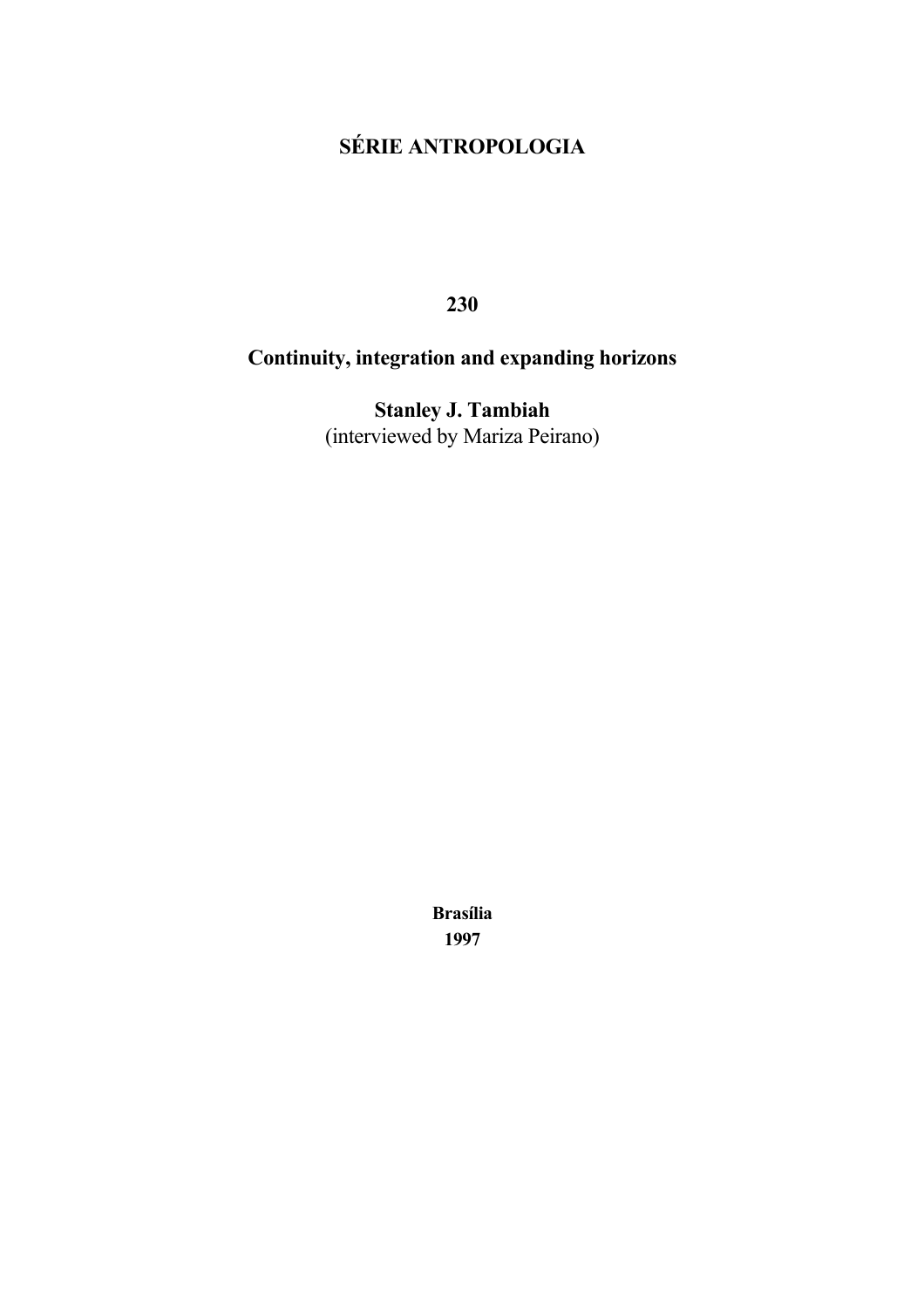**Stanley J. Tambiah** is the Esther and Sidney Rabb Professor of Anthropology at Harvard University. He received his undergraduate education at the University of Ceylon (Sri Lanka) and his Ph.D. from Cornell University (1954). Having served as a UNESCO technical assistance expert in Thailand from 1960 to 1963, he joined the faculty at the University of Cambridge, where he taught for ten years, and was a Fellow of King's College. He went to the University of Chicago in 1973 as a tenured professor, and joined Harvard University in 1976.

Tambiah began his field work in Sri Lanka (1956-59), the island of his birth, and since 1960 has concentrated on Thailand, about which country he has written three monographs. Since 1983, he has revived his interest in Sri Lanka, whose disastrous ethnic conflict has engaged him. He is the author of the following books: *Buddhism and the Spirit Cults in Northeast Thailand* (1970), *World Conqueror and World Renouncer. A study of Religion and Polity in Thailand against a Historical Background* (1976), *The Buddhist Saints of the Forest and the Cult of Amulets. A study in Charisma, Hagiography, Sectarianism and Millenial Buddhism* (1984), *Culture, Thought and Social Action* (1985), *Sri Lanka: Ethnic Fratricide and the Dismantling of Democracy* (1986), *Magic, Science, Religion and the Scope of Rationality* (1990), *Buddhism Betrayed? Religion, Politics and Violence in Sri Lanka* (1992). His most recent book is entitled *Leveling Crowds. Ethnonationalist Conflicts and Collective Violence in South Asia* and appeared in the fall of 1996.

Tambiah served as the president of the Association for Asian Studies (1989- 90), is a fellow of the National Academy of Sciences (1994), and a member of the National Research Council's Committee for International Conflict Resolution (1995). He was awarded the honorary degree of Doctor of Humane Letters by the University of Chicago in 1991.

\*

The conversation recorded here took place on the 26th of November of 1996 at the William James Hall, Harvard University, soon after Stanley Tambiah's return from a trip to Brazil, where he delivered one of principal conferences at the XXth ANPOCS Meeting, Caxambu, Minas Gerais (see his 'Conflito etnonacionalista e violência coletiva no sul da Ásia', *Revista Brasileira de Ciências Sociais*, vol. 12, n. 34: 5-24). Tambiah revised the transcription of the conversation, and provided the title and many of the references contained in the text. A Portuguese translation has just appeared in *Mana*, vol. 3 (2): 199-219, 1997.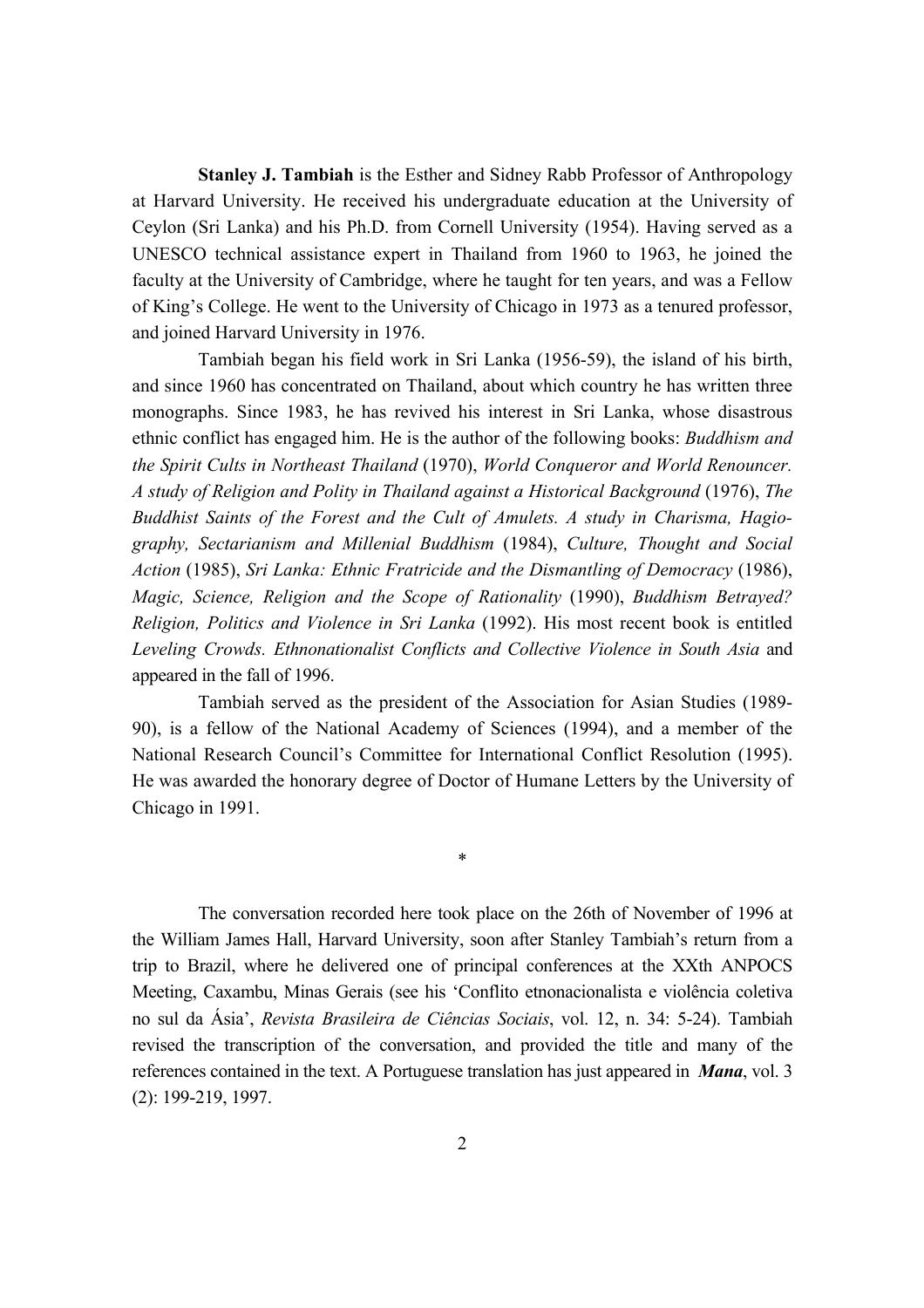# **INTROITO**

# Stanley Tambiah

This new book [*Leveling Crowds*, 1996] puts together and explores new areas of inquiry, especially those relating to the generation and rise of collective violence as a mode of conducting politics today. It brings together my thinking about these issues over the last few years.

### Mariza Peirano

I was reading 'Intellectual Roots', which you wrote for the book edited by Robert Borofsky,<sup>1</sup> and I notice that in all places you've been there were always important exchanges and dialogues (Leach, Goody, Michael Silverstein, Sahlins etc.) but when you arrive at Harvard, they disappear...

Tambiah

 $\overline{a}$ 

When I came to Harvard in 1976, I already had in mind certain matters to develop on my own; I had digested a number of intellectual influences through time, and I was now ready to synthesize my own perspective in an autonomous mode, so to say... By the way, do you remember, some time ago I showed you that essay on analogy and identity relations, which is a continuation of an old theme of mine?<sup>[2](#page-2-1)</sup> It is now in print,<sup>3</sup> and I have received so far only the hardcover. It is due to be in paperback, too. This other book has an essay by me  $\frac{4}{100}$  $\frac{4}{100}$  $\frac{4}{100}$ 

<span id="page-2-0"></span><sup>1</sup> Tambiah published two autobiographical texts in the last decade: the first is the Epilogue to *Sri Lanka. Ethnic Fratricide and the Dismantling of Democracy*, The University of Chicago Press, 1986, with a title 'Biographical Interweavings' (:129-46); the second is 'Intellectual Roots', which follows his article `The Politics of identity', published in Robert Borofsky's , *Assessing Cultural Anthropology*, McGraw-Hill, 1994.

<span id="page-2-1"></span><sup>&</sup>lt;sup>2</sup> 'Relations of analogy and identity. Toward multiple orientations to the world'. Manuscript.

<span id="page-2-2"></span><sup>3</sup> Oolson, David & Nancy Torrance (eds.) *Modes of Thought. Explorations in Culture and Cognition.* Cambridge University Press, 1996.

<span id="page-2-3"></span><sup>4</sup> Edwin N. Wilmsen & Patrick McAllister (eds.) *The Politics of Difference. Ethnic Premises in a World of Power*. The University of Chicago Press, 1996. The essay by Tambiah is on pages 124-43, with the title 'The Nation-state in Crisis and the Rise of Ethnonationalism'.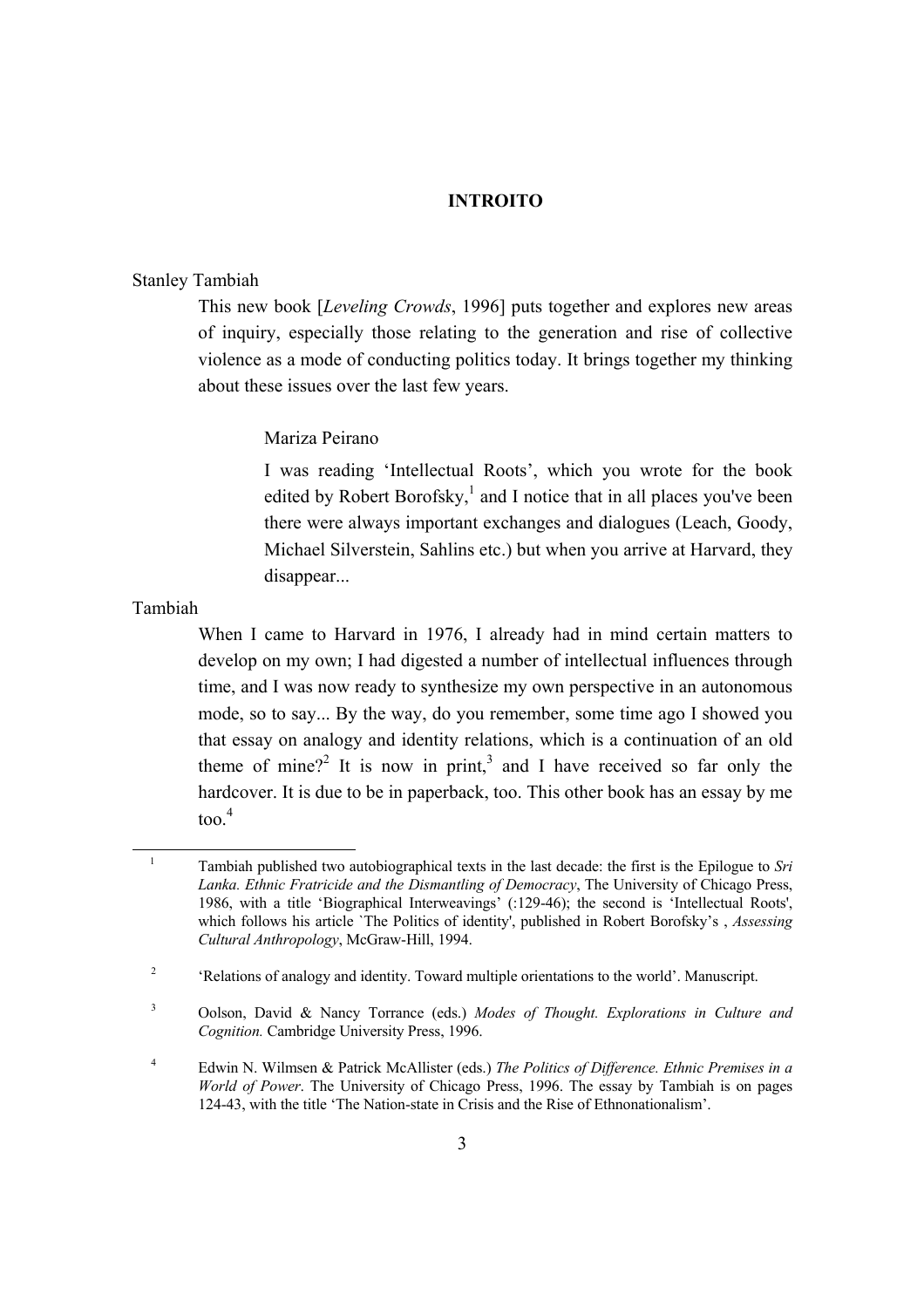#### **THE INTERVIEW**

MP. There is one main question I want to ask you, which I may phrase this way: given your broad education, just when did you realize you had become an anthropologist?

# Tambiah

At Cornell, I was in a Ph.D. program which was a combination of sociology, anthropology and social psychology. This was soon after World War II, and many departments at that time began by combining these disciplines, and later separated out. My main identity at that stage when I got my Ph.D. was that of a sociologist. And my principal teacher at Cornell was Robin Williams, a sociologist, who was himself a student of Talcott Parsons, and was associated with Robert Merton, and other sociologists of that school. But anthropology was one of my fields, and I did take a lot of anthropology as well. My dissertation was on Sri Lanka, in a combined sociological and anthropological mode.

MP. Which of your books is the dissertation?

# Tambiah

My dissertation was never published, but it began as a project under the supervision of a sociologist called Bryce Ryan. He came to Sri Lanka after the end of the second world war at the time I entered the university of Ceylon. He was an American who was invited to Sri Lanka to start the sociology department. For the first time sociology and anthropology were being taught at the university. I was reading economics as an undergraduate, and majoring in sociology. Bryce Ryan also came from Harvard, he had been a student of Parsons and a contemporary of Merton. I did fieldwork in Sri Lanka, and I was interested, at that stage, partially under the influence of Bryce Ryan, in Robert Redfield's scheme labeled the 'folk-urban continuum', which he had developed interestingly out of his experience in Mexico. And later Redfield became interested in Indian (South Asian) civilization as well. My dissertation was based on a study of three communities, which were situated at different distances from Colombo, the capital city and the most urban: one community was closer to it, one further up country in the tea plantation area, and the last one still further out in the new area opened up for peasant resettlement and colonization. The study compared the communities with regard to certain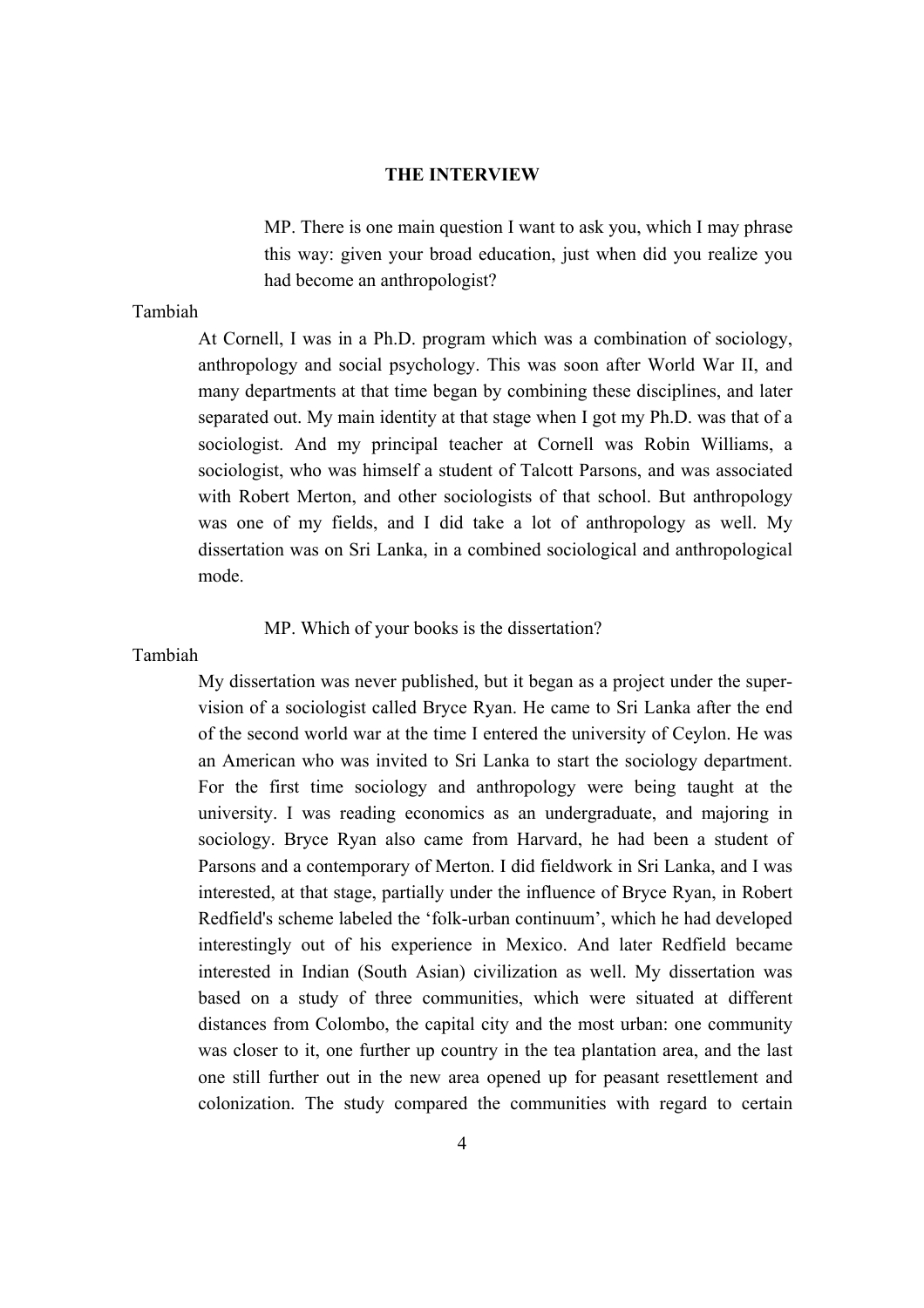attitudes elicited from formal questionnaires, supplemented by some participant observation. The objective was to place the communities on the folk-urban continuum as Redfield had defined it, and to test Redfield's own hypothesis. The study was never published though there is an article written by me and Bryce Ryan that came out in the *American Sociological Review*. [5](#page-4-0) I did write subsequently some articles on peasant colonization, which again are little known to the profession, but are listed in my  $CV<sup>6</sup>$  $CV<sup>6</sup>$  $CV<sup>6</sup>$ .

When did I become an anthropologist...? I would imagine the fateful year was around 1955/56, when after I came back to Sri Lanka from Cornell, I started doing some fieldwork. It was in collaboration with an economist, who was also a statistician (N.K. Sarkar), and we did in the Kandyan area of Sri Lanka a survey of the economic conditions: land tenure, lord tenant relationships, and landholding patterns in the villages and so on... And I combined with that survey my own fieldwork in the traditional anthropological mode on kinship structure and organization. And it was at that point that I met Edmund Leach. Leach had already done his fieldwork in Pul Eliya in 1954, and he was back in '56 for a final short check up for the monograph he was writing. It was then that I met Leach. I had already completed the survey and my first kinship ethnography, and written some draft papers on kinship and land tenure. My very first paper published in *Man* was accomplished through Leach's sponsorship. It was called 'The structure of kinship and its relationship to land possession and residence' (*JRAI*, 1958).<sup>[7](#page-4-2)</sup> And the survey, *The Disintegrating Village: Report of a Socio-economic Survey*, was published separately in 1957<sup>[8](#page-4-3)</sup>

<span id="page-4-0"></span><sup>5</sup> 'Secularization of Family Values in Ceylon' (with Bryce Ryan), *American Sociological Review*, June 1957.

<span id="page-4-1"></span><sup>6</sup> Probably Tambiah is refering to *The Disintegrating Village: Report of a Socio-economic Survey* (with N.K. Sarkar), Ceylon University Press, 1957; 'The Co-operatives in Relation to the Economic Needs of the Ceylonese Peasant', *The Ceylon Journal of Historical and Social Studies*, January 1958; 'Agricultural Extension and Obstacles to Improve Agriculture in Gal Oya Peasant Colonization Scheme', *Proceedings of the Second International Conference of Economic History*, Aix-en-Provence, 1962.

<span id="page-4-2"></span><sup>7</sup> 'The Structure of Kinship and its Relationship to Land Possession and Residence in Pata Dumbara, Central Ceylon', *Journal of the Royal Anthropological Institute*, vol. 88 (1): 21-44, 1958.

<span id="page-4-3"></span><sup>8</sup> *The Disintegrating Village: Report of a Socio-economic Survey* (with N.K. Sarkar), Ceylon University Press, 1957 (cf. footnote 6).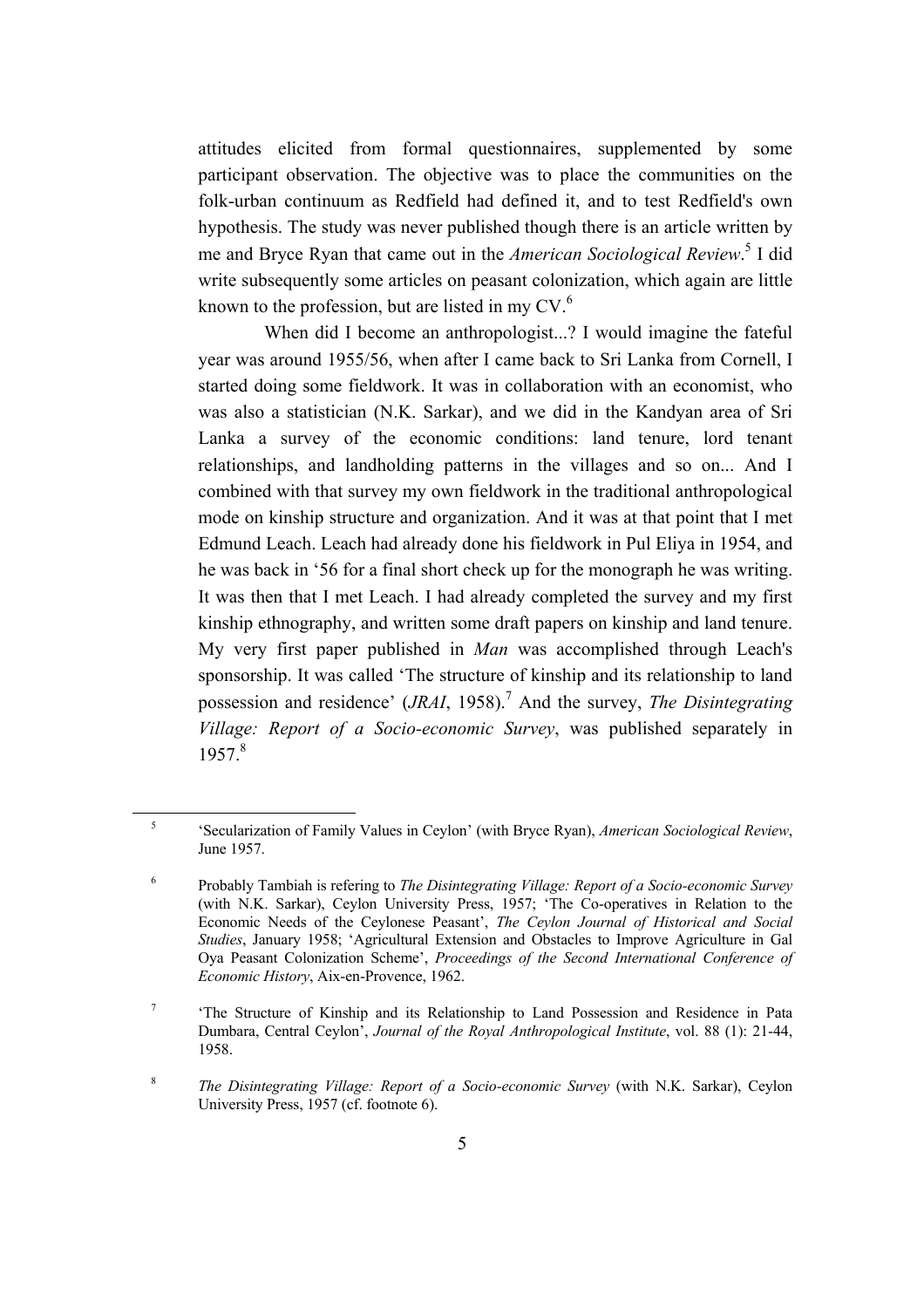Leach didn't like the survey. He wrote that essay where he says 'Tambiah is an intuitive anthropologist', but that he disliked quantitative analysis based on survey data.<sup>[9](#page-5-0)</sup> But he already had the draft of 'The structure of kinship and its relationship to land possession and residence', which he liked, and when he returned to Cambridge, he wrote back and said that I must have it published in the *JRAI*. By that time I had also decided that my own sense of studying social phenomena was more in tune with the anthropological approach. That is, engaging in participant observation, conversing with people, observing rituals, and seeing acts in context, all of which you can't do in a survey, in which you ask individuals set questions without knowing or mapping in depth their interrelationships. So I was being converted myself, and Leach clinched it.

MP. What is the meaning of 'clinch'?...

Tambiah

 $\overline{a}$ 

Clinch means... made it certain for me. Because of his persuasive critique of the survey, and his own demonstration of the significance of kinship and social organization as elicited through ethnographic fieldwork. And I could never figure it out what he meant when he said that my essay had influenced his understanding of Pul Eliya in some way. I don't know how. Maybe it clarified for him something he was trying to work out.

> MP. May we then say that Leach made you a legitimate anthropologist?...

<span id="page-5-0"></span><sup>9</sup> Cf. E.R. Leach, 'An anthropologist's reflections on a social survey'. In D.G. Jongmans & P.C.W. Gutkind (eds.) *Anthropologists in the Field*, Van Gorcum & Comp.N.V., 1967: 'In criticising this book [*The Disintegrating Village, by* N.K. Sarkar & S.J. Tambiah, Colombo, 1957], I am not criticising the authors, who have accomplished an exceptionally able piece of analysis, but the principles of method on which the book is based. The purpose of my criticism is to display, by a process of negation, the crucial points at which contemporary sociological and anthropological investigations differ, and hence to imply that social anthropology has a special contribution to make to Ceylon social studies such as is not at present provided by conventional sociology' (:76). On pages 84-5 Leach says: 'This perhaps reads like a personal attack on Dr. Tambiah but that is not at all what is intended. I find Dr. Tambiah's discussion of Kandyan inheritance truly illuminating, indeed I repeat my patronizing comment that his sociological insights mark him out as a first class anthropologist!' A note mentions that, in 1958, when the essay was written, Tambiah was a professor of sociology at the University of Ceylon. On the occasion of its publication, in 1966, the situation was different: 'Dr. Tambiah is a lecturer in *Social Anthropology* in the University of Cambridge and a close friend and colleague of the author'.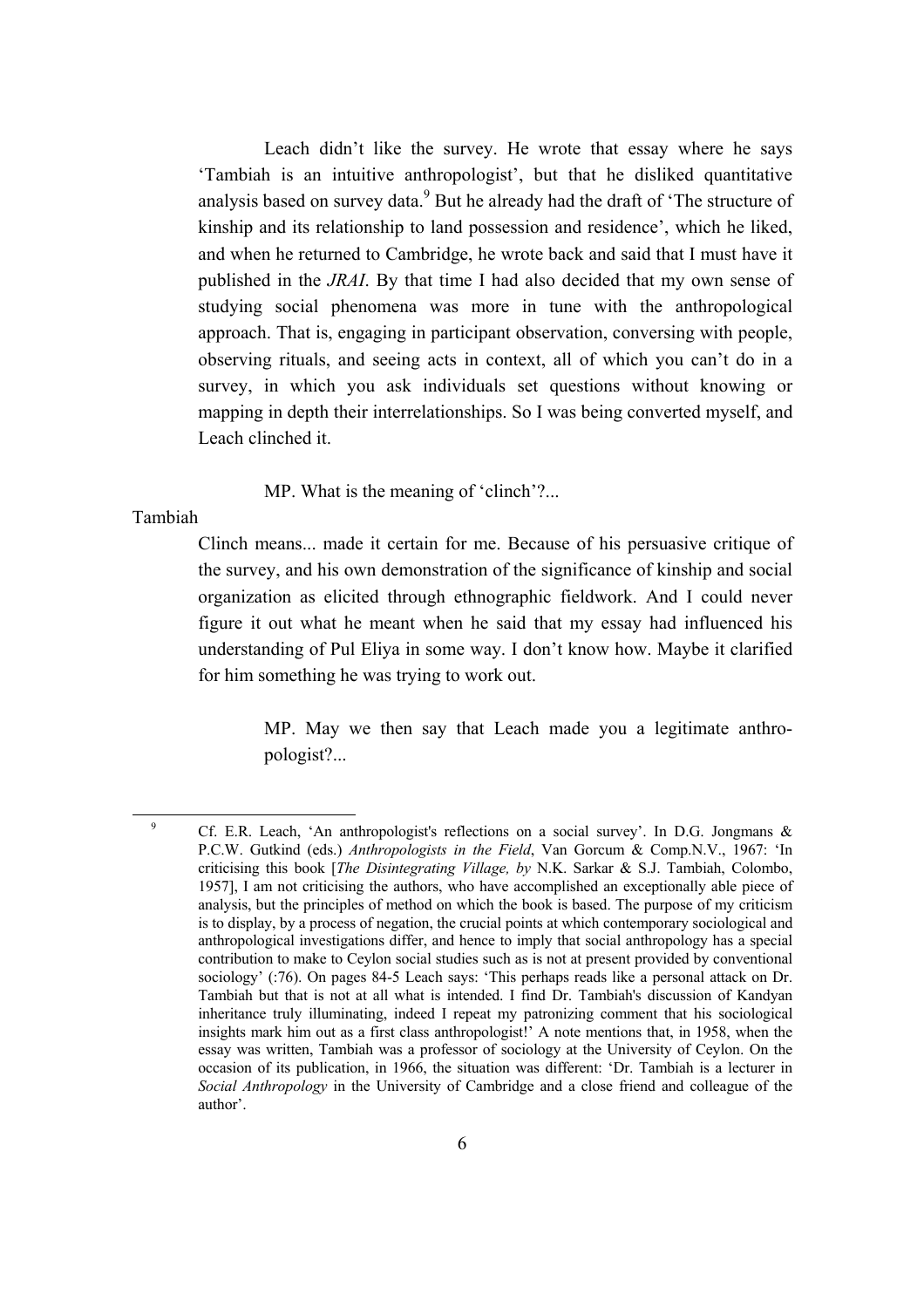#### Tambiah

I didn't see it that way, because he was still a stranger to me. I met him for the first time briefly. Just one evening, when he came back in 56 to complete his fieldwork and he came to the University of Peradeniya. We talked, and I told him about my recent writings, and I sent him the stuff. And then he later wrote his critique of the survey, and sponsored the essay, and then I left for Thailand. By the way, before I left for Thailand in 1960, Gananath Obeyesekere joined the Department of Anthropology at the University of Peradeniya in 1957. And Obeyesekere had been trained at the University of Washington at Seattle, principally under Melford Spiro, and was influenced by a psychoanalytic theory. He came with a different perspective from mine. When he came in '57, I was already there, and we decided to do a combined anthropological research of a remote village, in Pata Dumbara, in the Matale district, in the Kandyan area. So, that constituted my first really anthropological fieldwork attempt of any length; it was conducted by Gananath Obeysekere and myself, and some students whom we were training. Actually we began to live there, and do some fieldwork, but we had to do with very little money. I had by then become firmly an anthropologist.

# MP. And Obeysekere always defined himself as an anthropologist?

#### Tambiah

Yes, a psychological anthropologist. And, of course, he was interested in quite different perspectives. But we both combined, and out of that fieldwork appeared one article on polyandry in Ceylon.<sup>[10](#page-6-0)</sup> It is a long essay. I had also in 1956, before meeting Leach and Obeyesekere, begun to do work in a peasant colonization scheme, the newly started Multipurpose Irrigation Scheme and Peasant Resettlement Program in Gal Oya. I took students with me, and based on that work, I did publish an essay.<sup>[11](#page-6-1)</sup> But that's when the first riots broke out in Sri Lanka in the middle of our field work in 1956 and we had to be evacuated from the field. Incidentally, the experience of that riot, which I wrote as a report to the Vice-chancellor of the University, who wanted us to report on what happened, is now — nearly 40 years later (!) — incorporated in my recent

<span id="page-6-0"></span><sup>10</sup> 'Polyandry in Ceylon'. In *Caste and Kin in Nepal, Indian and Ceylon*, ed. Von Furer-Haimendorf, Asia, Publishing House, 1966.

<span id="page-6-1"></span><sup>&</sup>lt;sup>11</sup> 'Agricultural Extension and Obstacles to Improve Agriculture in Gal Oya Peasant Colonization Scheme', *Proceedings of the Second International Conference of Economica History, Aix-en-Provence, 1962.*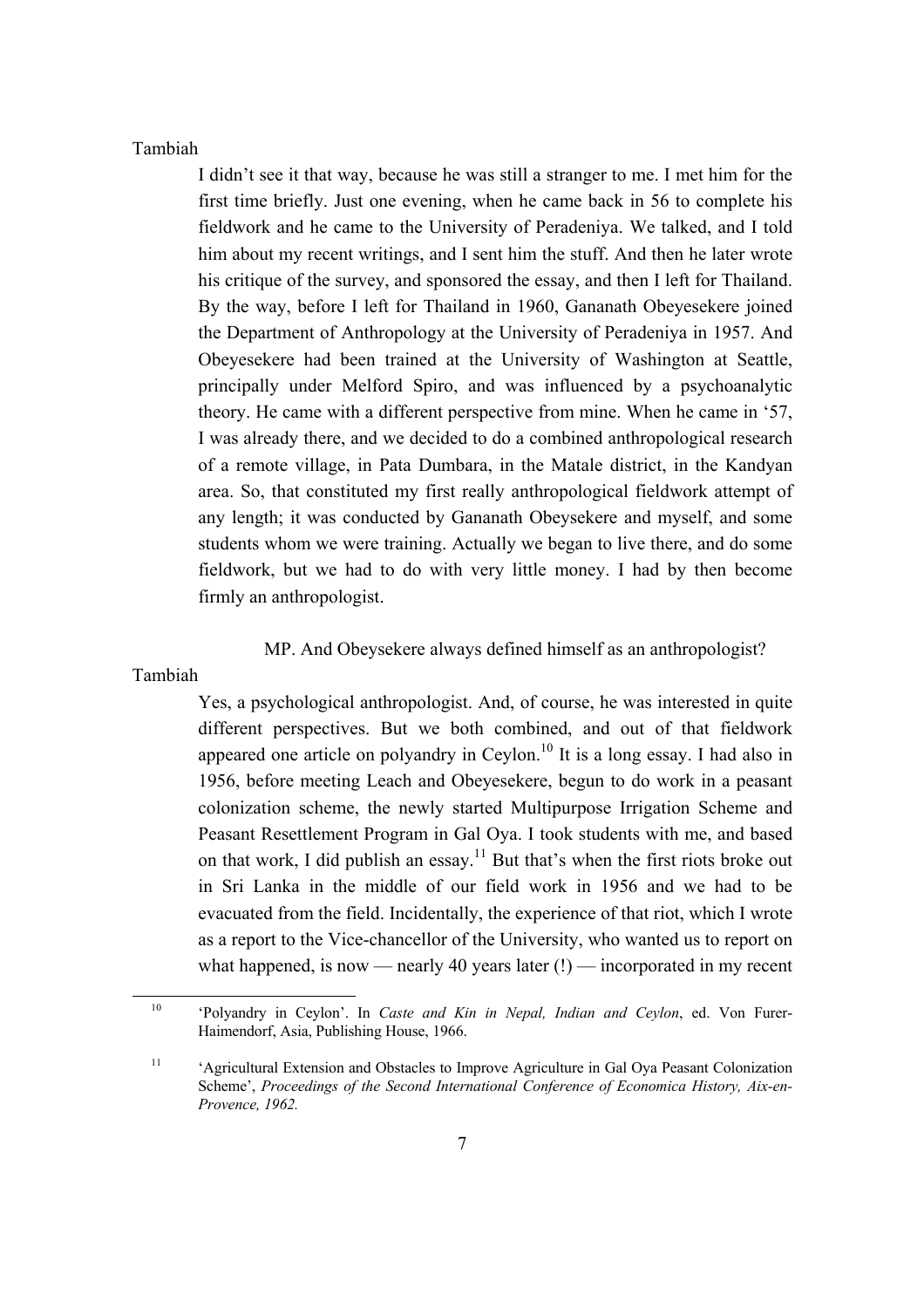book (*Leveling Crowds*). You'll find it in chapter 4 ('Two Postindependence Ethnic Riots in Sri Lanka'), where I talk about this experience. You want me to go on with the story?...

# MP. Yes, please.

# Tambiah

While I was doing this kind of research and writing at the University of Peradeniya, in 1959 a friend of mine, Professor Hugh Philp — he was a professor of education at Sydney University — wrote to me saying he'd been appointed as director of a new Research Institute in Thailand sponsored by Unesco and the government of Thailand, would I come and be the anthropologist in that research organization?... I would be given freedom to do my own village research, and at the same time I had to train some Thai students. Now, the main research of this institute was on education; the Thai government had just begun to introduce a countrywide primary education program in Thailand and they needed to know a lot of background information on the rural areas. Ethnographic information was needed to understand what kind of curriculum should be devised for these children. So, I agreed to go but I have to tell you how it is that out of the blue this invitation came.

We have to go right back to 1952, when I first came out to Cornell. I was one of the first batch of Fulbright students selected worldwide to come to this country. This was an innovative effort of the US government after the war. I was selected from Sri Lanka, Hugh Philp was selected from Australia, and a lot of others from various other countries. And we were all sent to what was called an 'orientation course' — that is, orienting us, foreigners, to American culture — and it was held at Bennington College, in Vermont. And that is where I met Hugh Philp. And we became buddies. And he came to Harvard, and I was at Cornell. He worked with Allport, the social psychologist, and we became real friends, and we would visit one another. I would come to Harvard to see him; he would go to Cornell. There was another person involved in this group. He was a Norwegian sociologist, by name Reidar Haavie, and he was also attached to Cornell. And so this friendship became very strong. And when Philp went back to Australia to resume his position, he was senior to me in age, he was invited as the first director of the Thai Institute, and he immediately thought 'Well, I need an anthropologist!... I'll invite Tambi!!!' So, out of the blue this invitation came.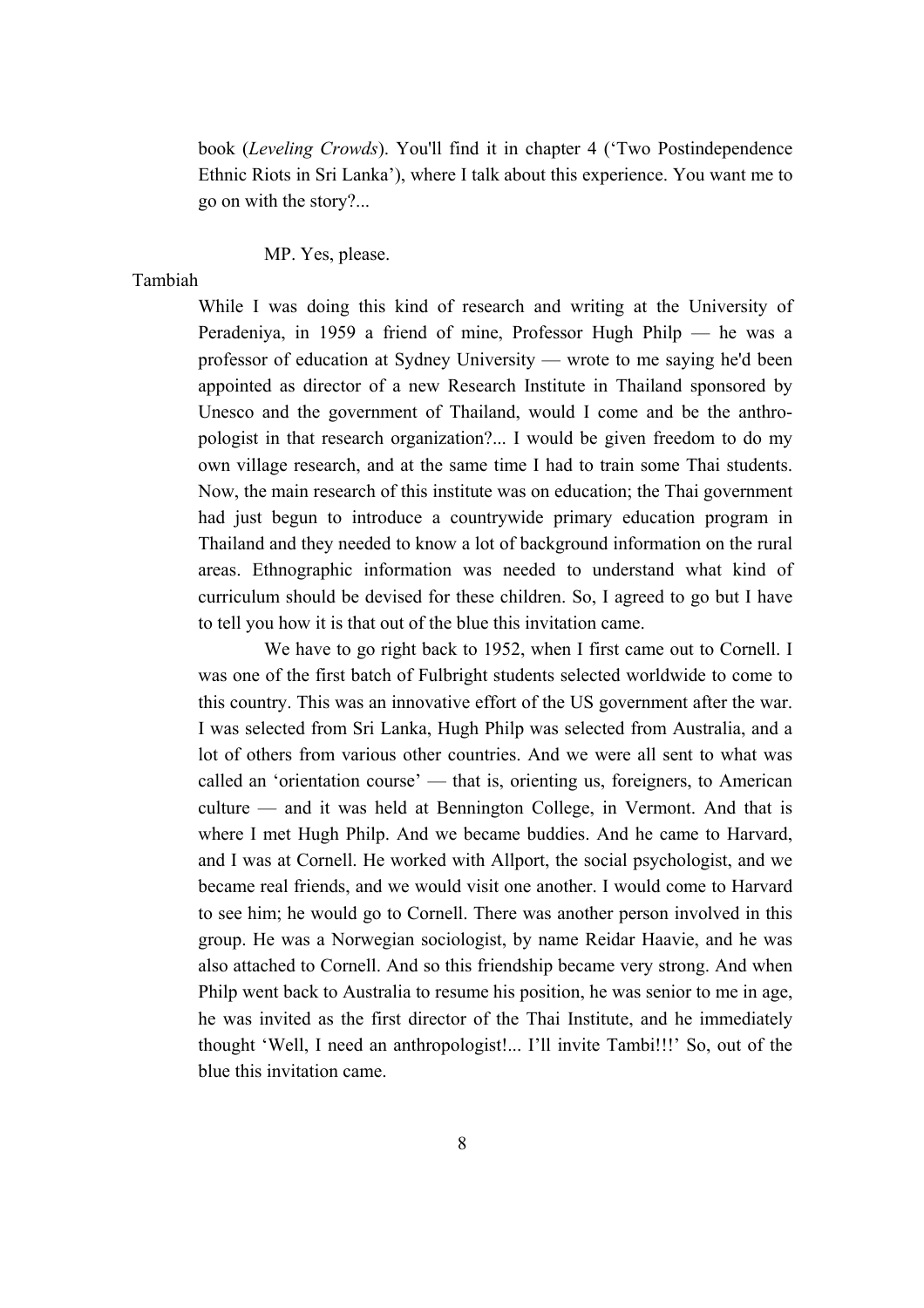I was already quite disenchanted with developments in Sri Lanka, because of the ethnic conflict. The Tamil-Sinhalese problem was intensifying, I had already seen its beginnings in 1956. As I have related before, I was myself caught in the middle of the Gal Oya riots. And there were other riots which took place in '58 and in '60, and so on; a whole series of collisions between Tamils and Sinhalese. Violence was the response of the Sinhalese majority towards the minority Tamil. At the same time, I must explain that issues of language became a part of Sri Lankan politics. English was, under the British, the language of administration; English was *the* important language of the educated, and if one wanted to get on in the world one had to master it.

# MP. When did you start speaking English?

#### Tambiah

From a very small age, because the school I went to from the beginning taught in English with my own language, Tamil, as a second language. The elite schools in Sri Lanka taught primarily in English and produced the civil servants, and professionals, who would be the influential stratum in the country. Now, after independence, there was a surge of nationalism, especially among the Sinhalese majority, focused on issues of identity, revival of culture, revival of religion. All these issues were parcel and part of post-independence politics. Sri Lanka got its independence in 1948. Now, one of the big issues that boiled up soon after was the change of the language of administration from English to the local languages. And this was part of what was considered the democratization process: people at large were cut off from the structures and centers of power, and English was the language of a small, narrow segment of the population.<sup>12</sup> Unfortunately that whole movement also generated in turn the problem of choice between the two local languages, Sinhalese and Tamil (Sinhalese is the language of the majority; Tamil is the language of the minority). Although at the beginning the slogan was 'Let's have both mother tongues', soon afterwards the nationalist Buddhist Sinhalese majority demanded that Sinhalese become the sole official language. That is the beginning of the feeling among Tamils that they were discriminated against by the majority. There were some other issues too, such as peasant resettlement in areas which were claimed by the Tamils to be their own homelands... all these

<span id="page-8-0"></span><sup>12</sup> See *Buddhism Betrayed? Religion, Politics, and Violence in Sri Lanka*, University of Chicago Press, 1992, chapter 8: 'The Restoration of Buddhism and the Transformation of Education in the 1960s and 1970s'.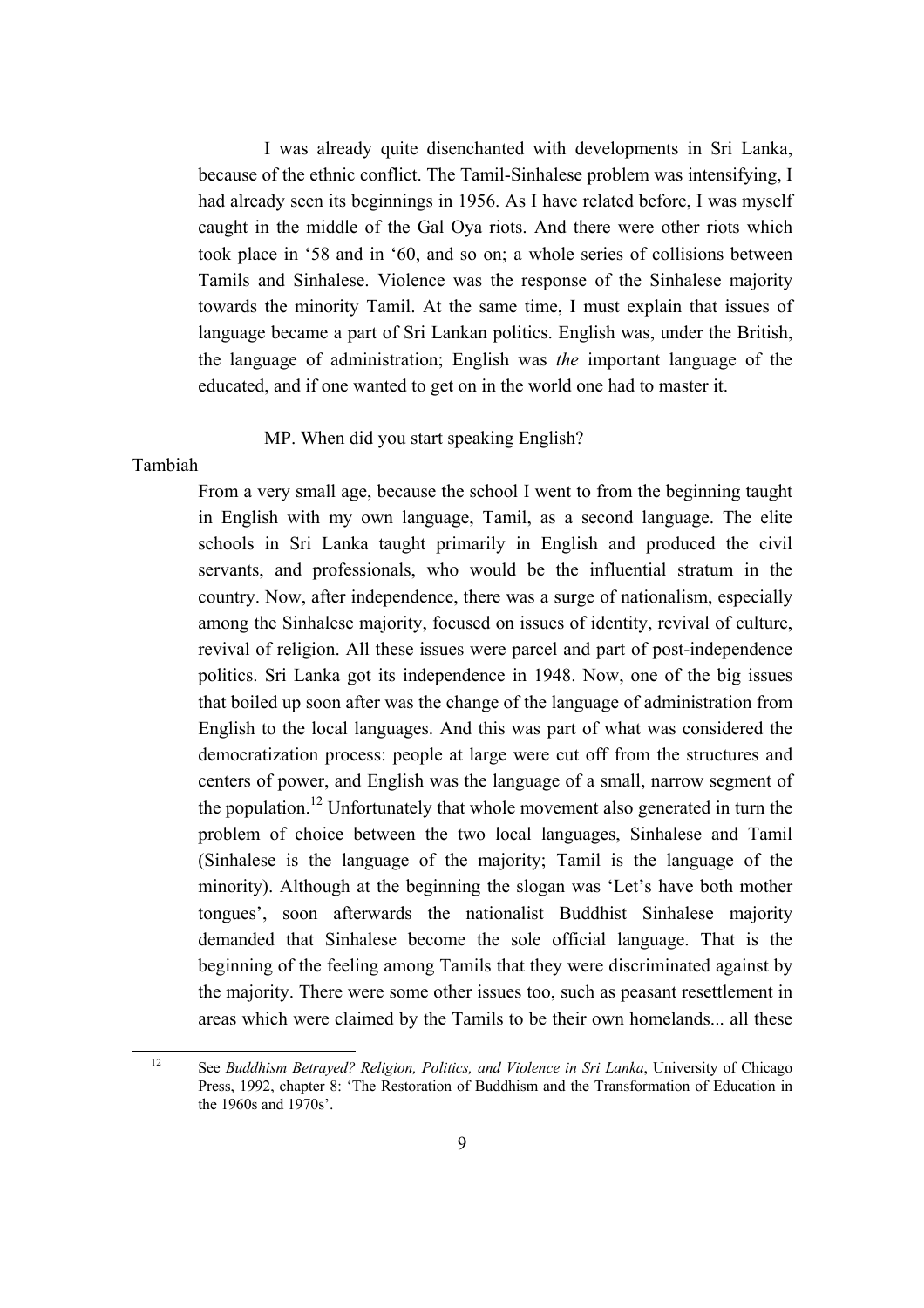issues were boiling up in Sri Lanka at the same time, but by '59 it was clear that the government was going to demand that in due course university education would also be conducted in the native languages. And that legislation was passed, from secondary education all the way up. And I knew that in due course I would have to teach in Sinhalese and I was not up to that.

## MP. Do you speak Sinhalese?

# Tambiah

I speak just colloquial, I wasn't educated in it, I wasn't literate in it. Professionally it would be for me a backwards step because trying to implement the teaching of anthropology in the native language would have consumed all my energies. And even if I were willing to make that change, I felt that I would be cut off from the international knowledge system... I had to be elsewhere and be professionally open to world developments.

MP. Would it be possible to teach anthropology at all?

Tambiah

Well, subsequently they found that this would become a major problem, especially as regards higher education, this making Sinhalese and Tamil the media of instruction, precisely because it was not possible to translate essential Western language books into these languages. The majority of the students educated in the native languages were virtually cut off from world literature. They received a very narrow education, and standards were lowered. The university that I belonged to, the University of Ceylon (later Peradeniya), was a major university at that time, in the last stages of colonialism, because it had relatively high standards. It was linked to the University of London and the exams were marked by external examiners. Scholastic standards were high. People like me, Gananath Obeyesekere and a host of others, having first graduated from the university in Sri Lanka, taking a B.A. degree for instance, could without any problem come to the West and do graduate education. And a lot of us, of my generation, did that. And not only in my field, but also in economics, politics, the sciences, history and literature. So, at that point I sensed that it was time for me to get away. And this invitation came, and I just took it! And went to Thailand! That was in 1960.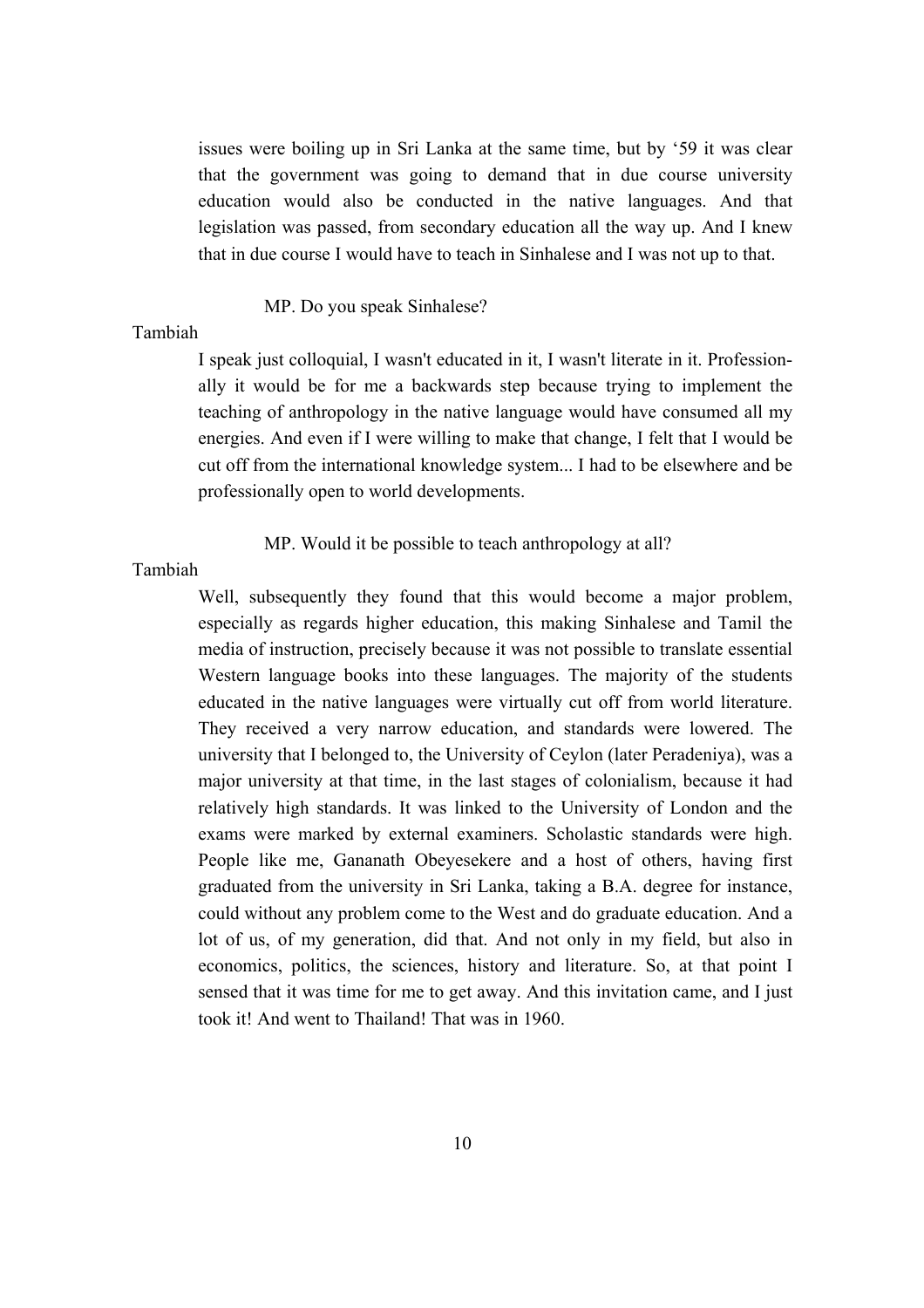MP. When you decided to study religion in Thailand, was this decision based on ethnographic evidence or was it motivated by your own curiosity, concern... In other words, why religion?

Tambiah

Actually, in Thailand I was not only investigating religion. In the field, I was organizing fieldwork in all aspects of village life. I collected stuff on kinship, social organization, agrarian economy, land tenure, and then, aside from social organization, rituals. Moreover, since most villages have monastic compounds populated by Buddhist monks, I studied the monasteries, the relationship between the monks and the people, and a lot of rituals. Actually, between 1960-63, I participated in the study of three different communities: one, in the Central Plain, about a hundred kilometers from Bangkok, another in the northeast, and the third in the north of Thailand. As it so often happens, one writes up only a fragment of one's fieldwork. I wrote a preliminary ethnography of the central Thailand village in all its aspects, meaning (since I cannot do it *all*) the economy, the kinship structure, family life, ritual and so on. That monograph is still with me. And it was done in quite a different mode from the second one. But it was never published. It was accepted by Cambridge University Press to be published, but I had by then gone to Cambridge in 1963, and I was already writing my second monograph about the second village —

# MP. — which is *Buddhism and the Spirit Cults* —

Tambiah

— which is *Buddhism and the Spirit Cults in Northeast Thailand*. I thought the first monograph I'd write about the Northeastern village would be about rituals and religion, and then later on maybe I would sketch the other parts. At that stage also in Cambridge I was exposed to some of Leach's ideas, 'structural functionalism' was being upstaged by 'structuralism'. And this second perspective influenced me. So, *Buddhism and the Spirit Cults in Northeast Thailand* was mostly written in Cambridge,<sup>13</sup> finalized when I went to the Center for Advanced Studies in Palo Alto (that is where I finished the monograph) and then I told Cambridge: 'Don't publish the first one; publish this. And I'll redo the first one.'

<span id="page-10-0"></span><sup>&</sup>lt;sup>13</sup> *Buddhism and the Spirit Cults in Northeast Thailand*, Cambridge University Press, 1970.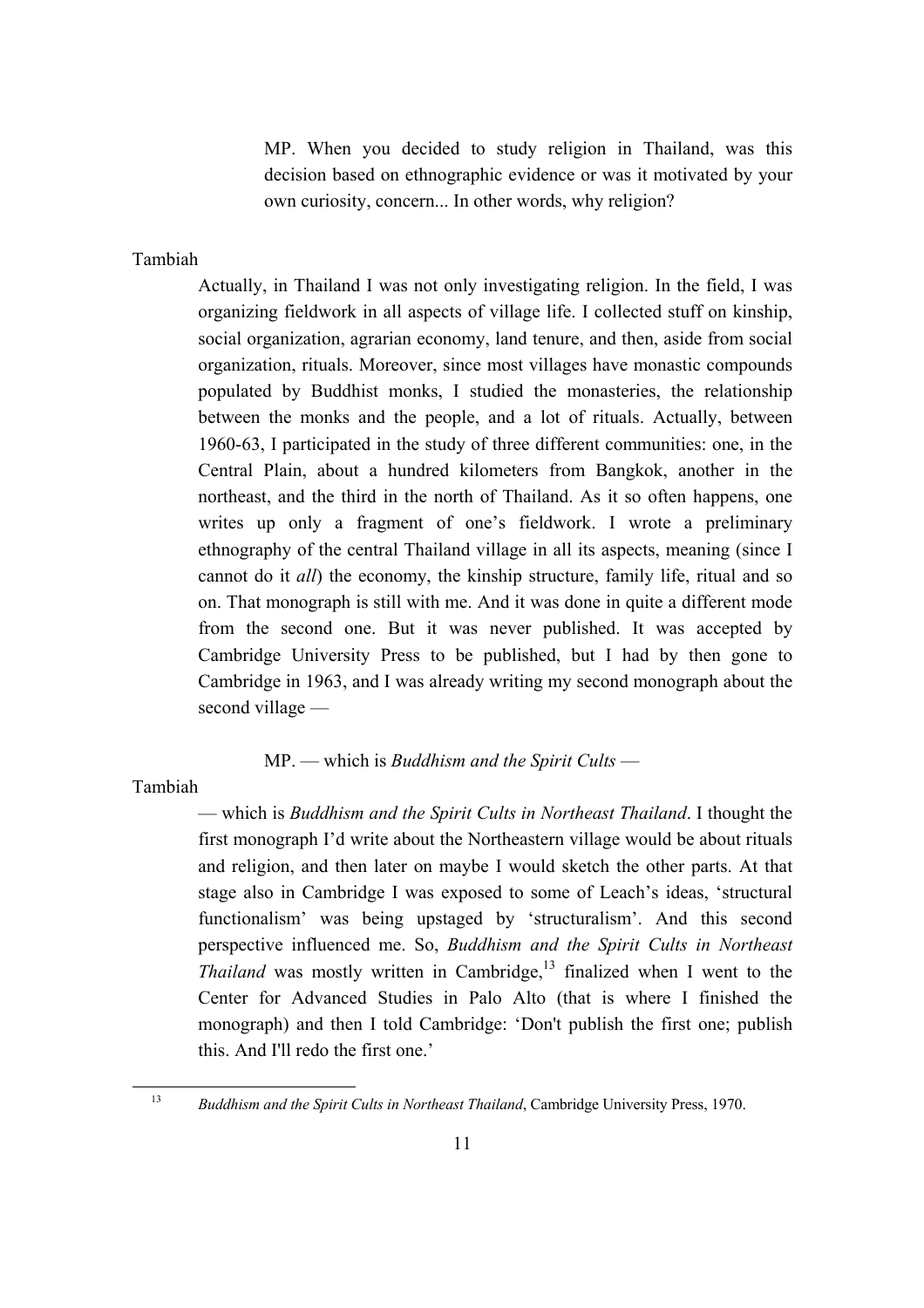MP. So, you owe us that first one.

### Tambiah

Yes, and the first one was really written in a different mode. In a sense it anticipates some of Bourdieu's writings about strategic choices and practices as outcomes, but in a different anthropological jargon and mode. Because the Thai social organization is very flexible (for example, different ways of contracting 'marriage'), I was hoping to first state what the verbalized norms were, and then how these norms were used and applied, and what the outcomes were as practices. Someday I may try to publish it. Anyway, the second monograph came to be written in a different mode. I have much information collected in the three villages I mentioned earlier, especially about bilateral kinship structures as they work in context, but I haven't found the time to write it up. Because I went on to other things.

> MP. So, you went on to other things. How do you see these continuities, one thing leads to another in a continuous way?...

#### Tambiah

Well, there is continuity and expansion. I forgot to tell you when you asked me how I started studying religion. One of the things (I think I mention in my introduction to *World Conqueror and World Renouncer*) that I realized, when I left Sri Lanka, was that as a minority member, I had to understand what Buddhism was all about, and Buddhist revival as a response to colonialism, and Buddhist nationalism in post-independence Sri Lanka. These are issues from which, in quotation marks, 'I was alienated' in Sri Lanka, but whose significance I recognized as important to grasp as an anthropologist. I felt that while I couldn't fully study Buddhism in Sri Lanka in its political expressions, I could do this in Thailand, a country which was more distant, and therefore with which I could empathize, and which I could study from inside. *Buddhism and the Spirit Cults* was written in order for me to understand how Buddhism worked in the villages as a popular religion. Since I was already motivated to want to understand Buddhism as a religion, especially in its ritual and political aspects, Thailand seemed a good site to investigate what I did not understand. Now, the second project, out of which came *World Conqueror and World Renouncer*, that was in fact suggested to me as a result of doing the first one, *Buddhism and the Spirit Cults in Northeast Thailand*, in which I focused on the village, but also saw the village as a microcosm of the macrocosm. The village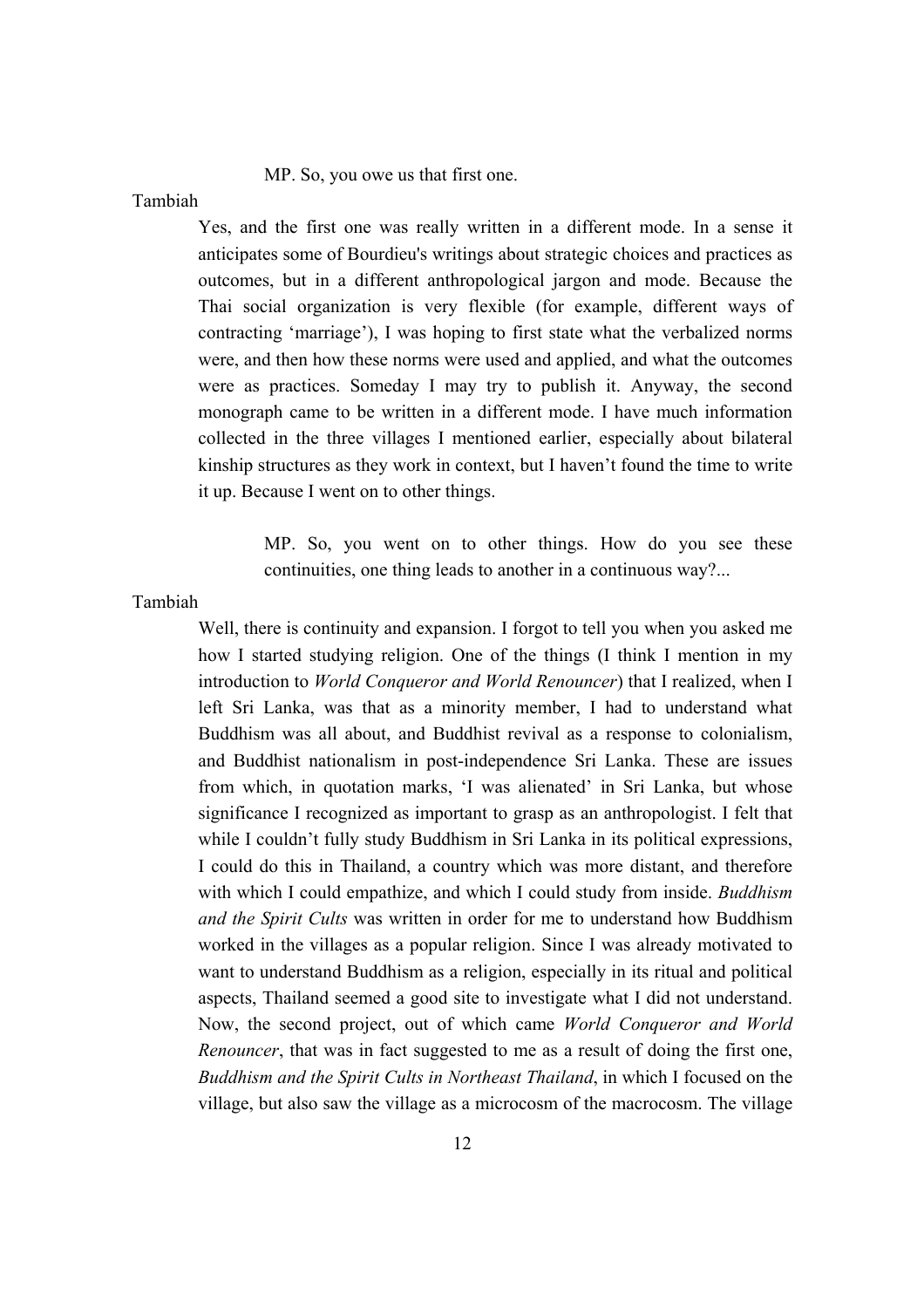could provide some insights into the larger civilization, and I was interested in how Buddhism as a civilizational force impacted through time on the village, and how in turn Buddhism in its larger sense was woven and worked into village life, and into the village's festival calendar. But I knew that there were other aspects of Buddhism as a religion which were connected with society and politics, and to understand that I had to broaden the scope of my fieldwork and adopt a more encompassing framework. What was Buddhism like, if one tried to understand it in its national, or countrywide, perspective? That problematique was generated by my writing the first monograph and I thought I now have to extent my horizons to understand... 'I'll go the other way'. So, *World Conqueror and World Renouncer* was undertaken in order to understand Buddhism in its larger collective expression at the national level.

That took me into an engagement with the relation between history and anthropology. I had to go right back in order to understand how from early times Buddhism as a religion, together with the monastic order, the order of monks, were related to kingship and the polity, in particular, Buddhist conceptions of the universal king which played an ideological role in Southeast Asian countries. From this historical starting point I then came to Thailand and sketched the history of Buddhism and polity there. I knew when I did the first monograph that lots of village monks progressed to the capital city of Bangkok along a monastic pathway of mobility and achievement.

This involved for me a new kind of fieldwork which tried to trace the path of these monks to the political and religious center, and to map the type of relationship between the monastry and the polity, and the monks' engagement with national rituals. Out of this work also emerged my model of the 'galactic polity', as a way of representing the 'traditional' precolonial polity, and my characterization of how it changed in the 19th century to what I called the 'radial polity'[.14](#page-12-0) I tried to suggest a way of dealing with historical continuities and transformations in these larger systems over time. I realized when I was doing the second study of how the official sangha, and the establishment monks of Theravada Buddhism, were tied to kingship and the polity and related political structures. I realized then that there was another branch among the monkhood, the forest monks, who were devoted to the meditation tradition.

<span id="page-12-0"></span><sup>14</sup> See 'The Galactic Polity: the Structure of Traditional Kingdoms in Southeast Asia'. In *Anthropology and the Climate of Opinion*, ed. Stanley Freed, Annals of the New York Academy of Sciences, vol. 293, 1977 and 'The Galactic Polity in Southeast Asia', chapter 7 of *Culture, Thought and Social Action*, Harvard, 1985.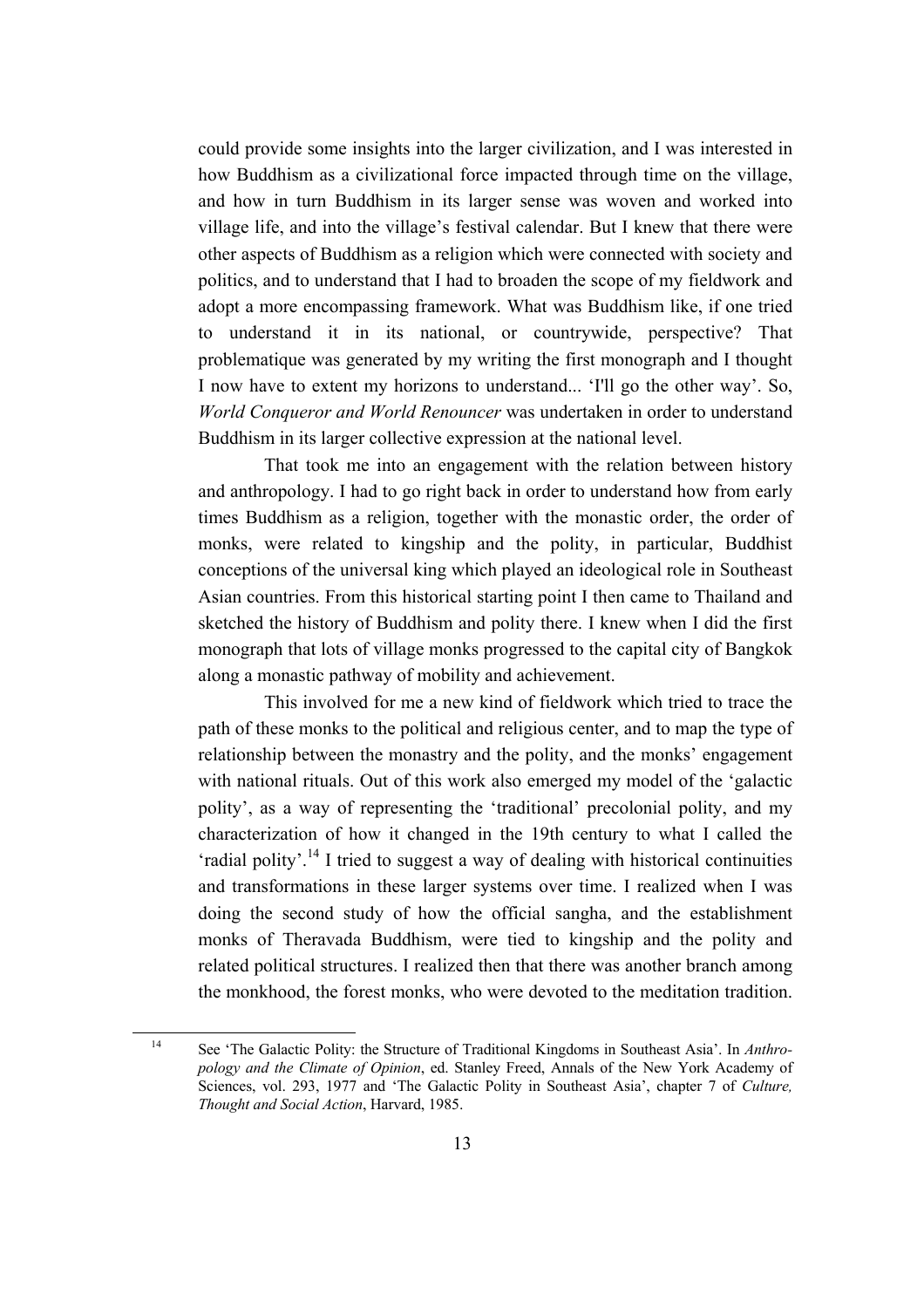These reclusive monks stood outside the establishment, they were at the periphery. I knew that they represented a different liberation quest, through meditation, and that they were removed from the official centers of power, and that they lived in forests. It was believed that through the meditation and ascetic regime, they had access to certain supranormal powers, mystical powers, which the lay public wanted very much to appropriate. So, I decided that an appropriate way to fill in a gap in *World Conqueror and World Renouncer* was to undertake a new investigation which became the basis for my third book on Thailand.

# MP. *Monks of the Forest*?

# Tambiah

Yes, *The Buddhist Saints of the Forest and the Cult of Amulets*. [15](#page-13-0) In writing that book, aside from sketching a paradigm of what the meditation regime and asceticism meant in the Buddhist tradition in a historical sense, I also became interested in the conception and hagiography of saints, the notion of saints, as necessary preliminary work before tackling the forest monks in Thailand. Here my Weberian interest in charisma and routinization of charisma came into focus once more. What I in a sense stumbled on was something Weber never took up, that is, how charisma can be transferred to objects such as amulets, images and sacra, and their importance in religious-political life. I think a contribution I made, among other things, was focusing on the cult of amulets: how they are produced, how the holy men transfer their charisma to them, how these objects also brought into conjunction holy men and their lay sponsors, and how these objects were used and manipulated in economic, political and historical processes. And that's the sense of what *The Buddhist Saints of the Forest and the Cult of Amulets* was about. I have maintained my interest in these issues and that article I gave you is an extension of that interest,  $16$  which I mean to keep up. Also the other article,<sup>17</sup> this is a continuation of my interest in relics.

<span id="page-13-0"></span><sup>15</sup> *The Buddhist Saints of the Forest and the Cults of Amulets: a Study of Charisma, Hagiography, Sectarianism and Millennial Buddhism*, Cambridge University Press, 1984.

<span id="page-13-1"></span><sup>&</sup>lt;sup>16</sup> 'Participation in, and objectification of, the charisma of saints'. Manuscript.

<span id="page-13-2"></span><sup>17</sup> 'Relations of Analogy and Identity. Toward Multiple Orientations to the World'. In *Modes of Thought. Explorations in Culture and Cognition*, (eds.) David Oolson & Nancy Torrance, Cambridge University Press, 1996.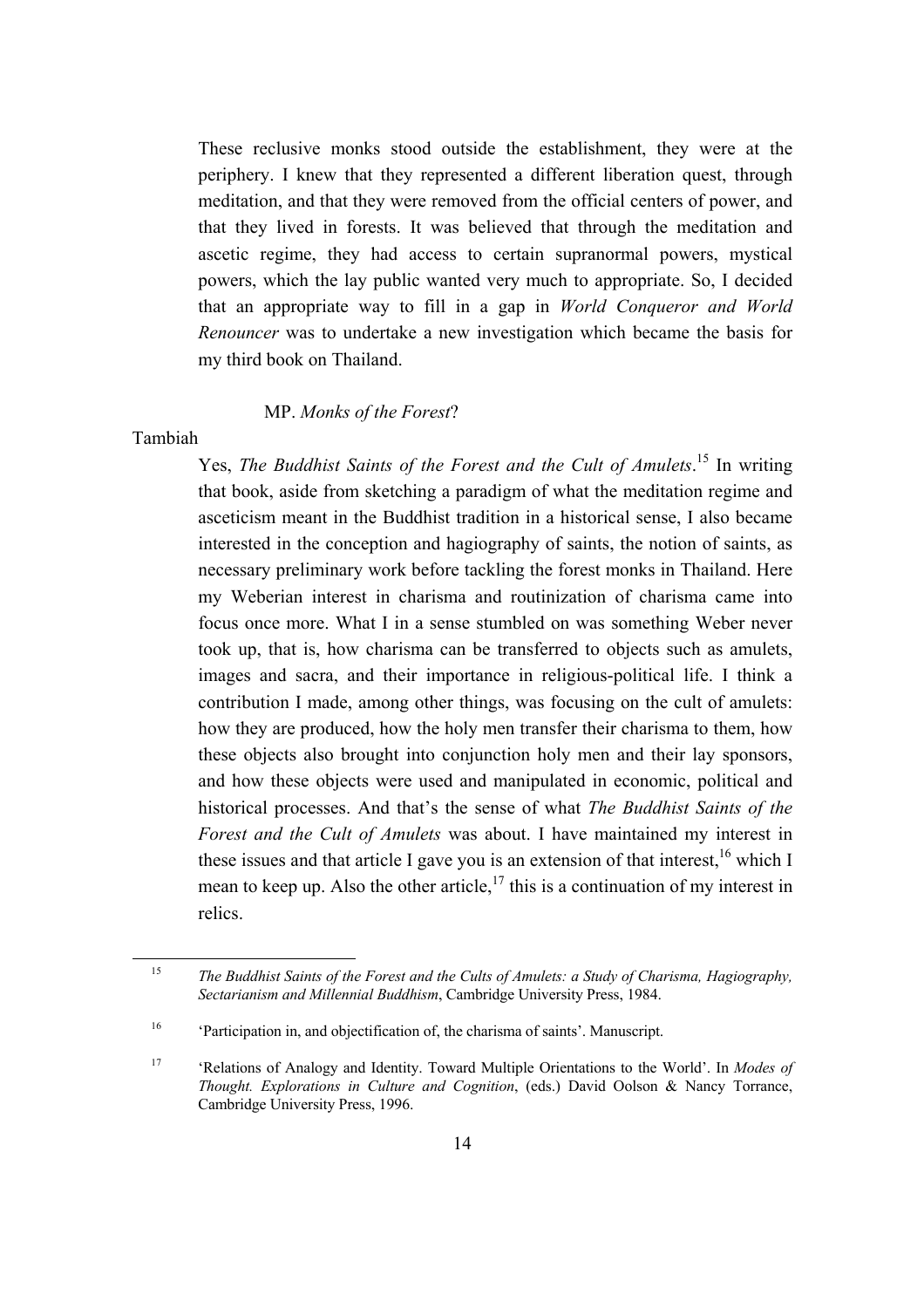To finish this story: although since 1983 I felt compelled to take up the issues in Sri Lanka concerning ethnic conflict, ethnonationalism, and political violence, there is a long term comparative project that I have begun, which is carried over from *The Buddhist Saints of the Forest and the Cults of Amulets*, that is, the conception of saints, the charisma attributed to saints, and the cult of relics, amulets, tombshrines, in some Christian, some Buddhist, some Islamic and Sufi traditions. What are the convergences in these religions which are in other ways quite different? Convergences in regard to the phenomena of holy men, saints, cult of relics, amulets, tombshrines, and what these phenomena contribute to these religions as lived and practiced? I have begun to give seminars on this comparative topic at Harvard, but it will take me some years to collect the relevant information. This is a leisurely long term activity.

MP. A Weberian project by an anthropologist doing fieldwork.

Tambiah

Yes, I was trying to relate Weberian (and other) theories to actual, empirical work...

> MP. So, while on the one hand you were writing on Thailand, on the other you were writing the articles which later were brought together in *Culture, Thought and Social Action*. Your pieces of reanalyzes —

# Tambiah

— and theoretical, in a different mode.

MP. Empirical and theoretical, in a different mode?

Tambiah

Many of these articles are focused on my interest in classification theory, which was a primary concern of Leach and Lévi-Strauss. 'Animals are good to think and good to prohibit<sup> $18$ </sup> is really inspired, first of all, by Leach's article on... what is that called? 'Animal categories and verbal abuse'? Something like that.[19](#page-14-1) You know, Leach would always give us who were closely associated

<span id="page-14-0"></span><sup>18</sup> Initially published in *Ethnology*, vol. VIII (4), 1969.

<span id="page-14-1"></span><sup>&</sup>lt;sup>19</sup> The piece by Edmund Leach, 'Anthropological Aspects of Language: Animal Categories and Verbal Abuse', is published in *New Directions in the Study of Language*, ed. E.H. Lenneberg. Cambridge, Mass.: MIT Press.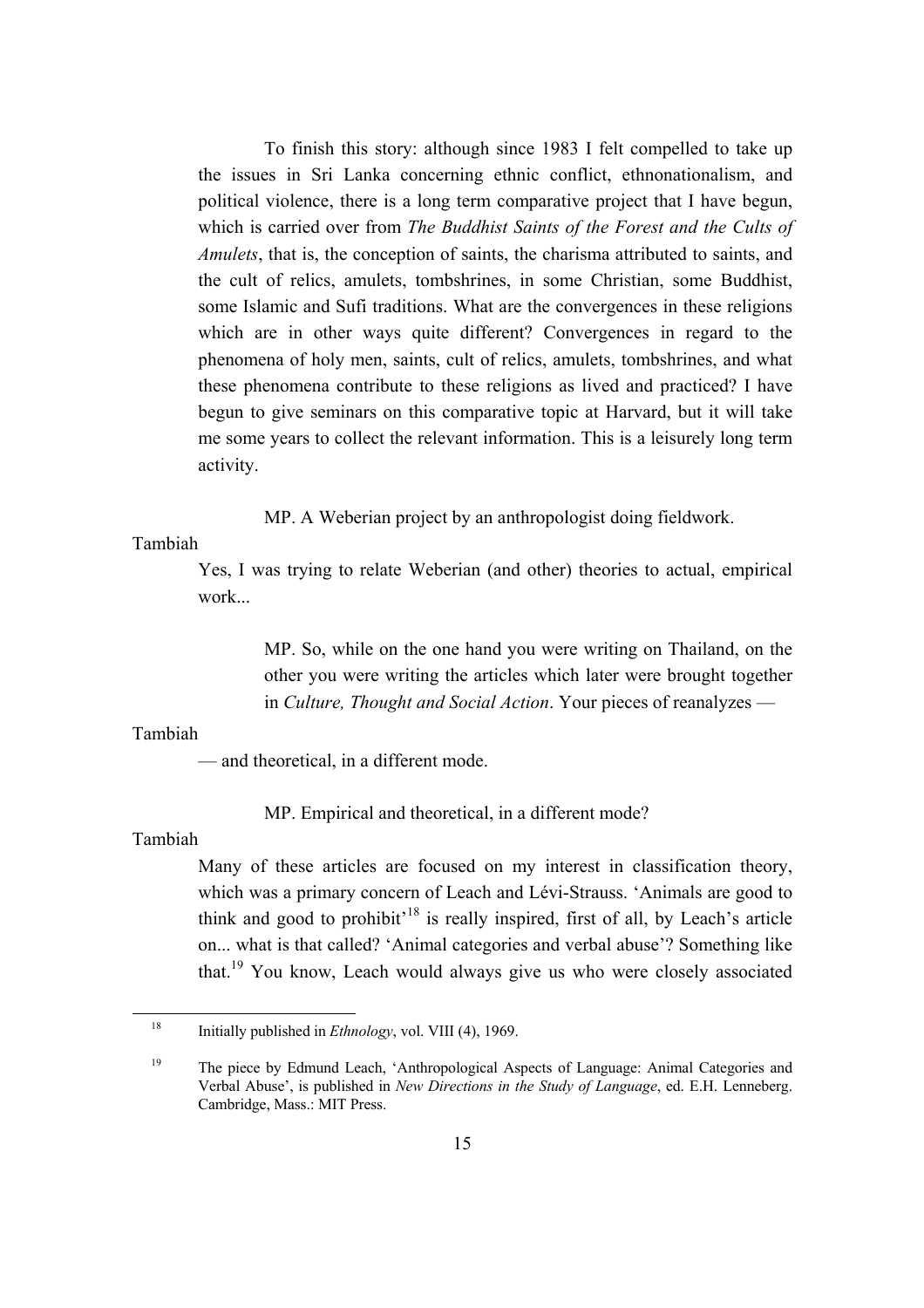with him his essays to read, once he had composed them. He gave a copy to me, and that in a sense inspired my own article on 'Animals are good to think and good to prohibit'. I was going back and forth to Thailand in those days, for summertime research, and actually I did special fieldwork for this article. I was inspired by Leach's article, I was also reading Lévi-Strauss... So, the Thai information which I analyze was actually collected in response to their writings.

MP. 'The magical power of words' was written at that same time.

# Tambiah

Now, in Cambridge, once again, Malinowski was read closely. One of Leach's influences among many of his students was that we always had a seminar on rereading Malinowski. So, we would read, and Leach was himself doing some reanalyzes of Malinowski, as were some others, and that is how I became interested in Malinowski's ethnography. At the same time, we had read Jakobson's essay where he reinterprets Frazerian contagious and sympathetic magic in terms of metonym and metaphor as general forms of associational thought.<sup>20</sup> Thus, because of my interest already in ritual, I was looking at Malinowski, and out of that emerged 'The magical power of words'.<sup>21</sup> I was invited by the London School of Economics to give the Malinowski Memorial Lecture, and I decided to try out my elaboration and reanalyzes of Malinowski's writings on Trobriand magic.

MP. And the Radcliffe-Brown Memorial Lecture on ritual...?

Tambiah

That was begun a few years later, also during my Cambridge days, but completed at the University of Chicago around 1974. By the way, *World Conqueror and World Renouncer* came out of fieldwork that was done while I was in Cambridge.<sup>22</sup> I got a grant from SSRC and used a sabbatical leave... The fieldwork for the third book was done after I came to the United States. So, all these activities are relevant to my continuing interest in ritual, and I strive to present the ethnography in interpretative-theoretical terms.

<span id="page-15-0"></span><sup>&</sup>lt;sup>20</sup> Roman Jakobson, 'Two Aspects of Language and two Types of Aphasic Distrubance'. In R. Jakobson and M. Halle, *Fundamentals of Language*. The Hague: Mouton, 1956.

<span id="page-15-1"></span><sup>21</sup> 'The Magical Power of Words', Malinowski Memorial Lecture 1968, *Man* 3 (2), 1968.

<span id="page-15-2"></span><sup>22</sup> *World Conqueror and World Renouncer. A Study of Buddhism and Polity in Thailand against a Historical Background*, Cambridge University Press, 1976.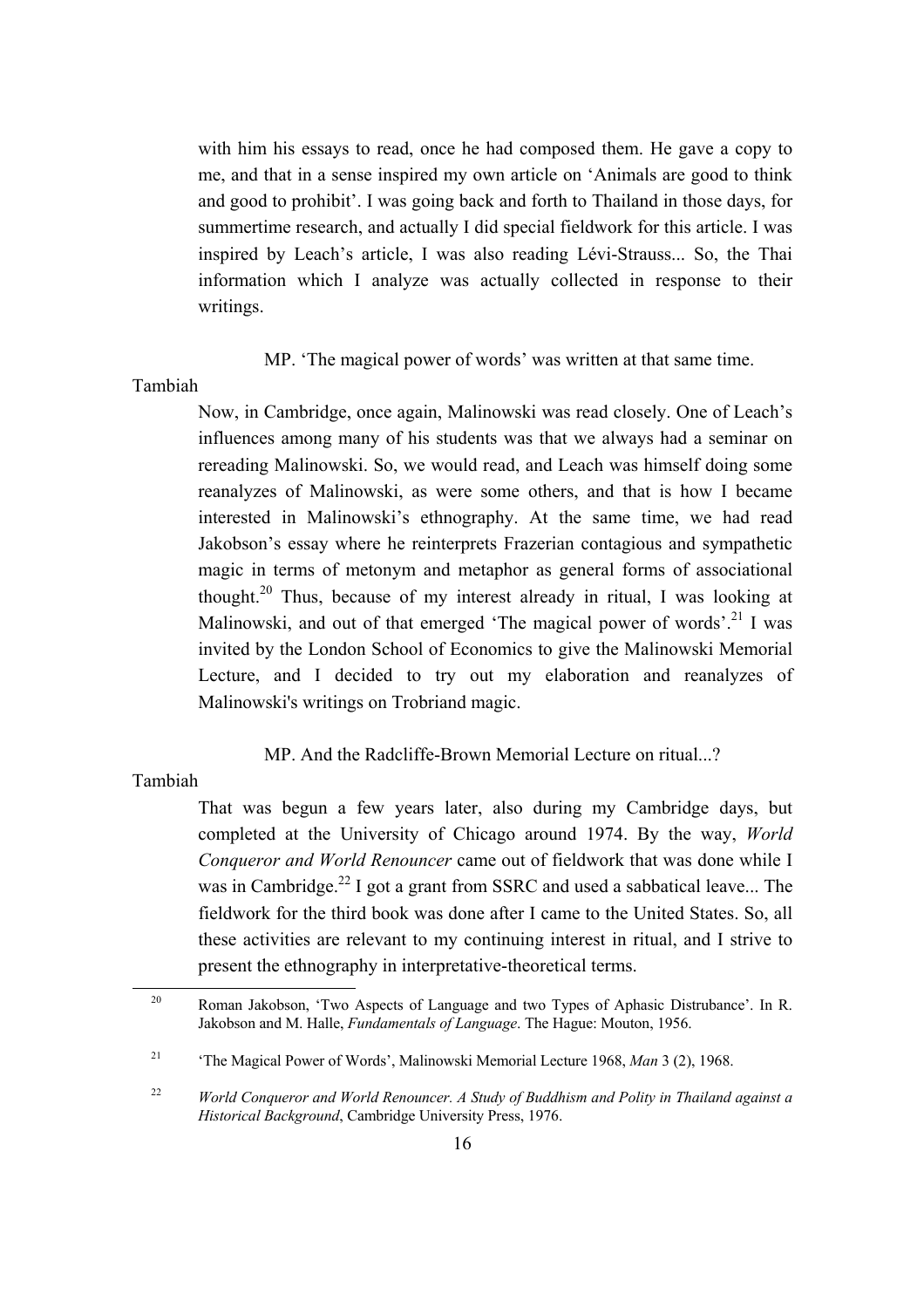MP. Returning to what I sensed you had implied before: do you see these articles as more theoretical, and the monographs on Thailand as more ethnographical?...

Tambiah

No, the monographs on Thailand are ethnographical and also theoretical.

MP. But, then, why the two aspects —

Tambiah

They are intimately related ... In *Buddhism and the Spirit Cults* is, as you know, an interpretation of cosmology and ritual, and how each one relates to the other, in a structural mode. I was also interested in it on how myth relates to actual deeds and so on. All these dialectical linkages were worked out in terms of ethnography. People may read my books as ethnography, but many people may not realize that they are also theoretical. That is the problem I think you noticed or have recognized.<sup>23</sup> Because different anthropologists work in different areas of the world, only some of them at best read ethnographies that do not pertain to their areas of specialization. But all my monographs contain theoretical discussions that refer back to Weber, to Mauss, to Durkheim, to Malinowski, Evans-Pritchard, Lévi-Strauss, and those writers who are supposed to have dealt with what I call enduring canonical or classical issues.

> MP. Do you believe even anthropologists would read your essays like this?

Tambiah

Yes, my essays are considered theoretical because they address certain canonical problems on which some major figures have written. For example, 'The magical power of words' is a reanalyzes of Malinowski in terms of metaphorical and metonymical associations, information theory, the interrelation between multiple media, myth and ritual, and so on. I must mention here that my book based on the Lewis Henry Morgan Lectures, *Magic, Science, Religion and the Scope of Rationality* (1990) is considered a 'theoretical' work. It is a continuation of themes broached in *Cultural, Thought and Social Action.*

<span id="page-16-0"></span> $23$  Tambiah refers to the issue I had mention to him, regarding the specialization of anthropologists in geographical/cultural areas, in contrast to how books are read from the perspective of 'anthropological theory and history' (or *theoretical history*).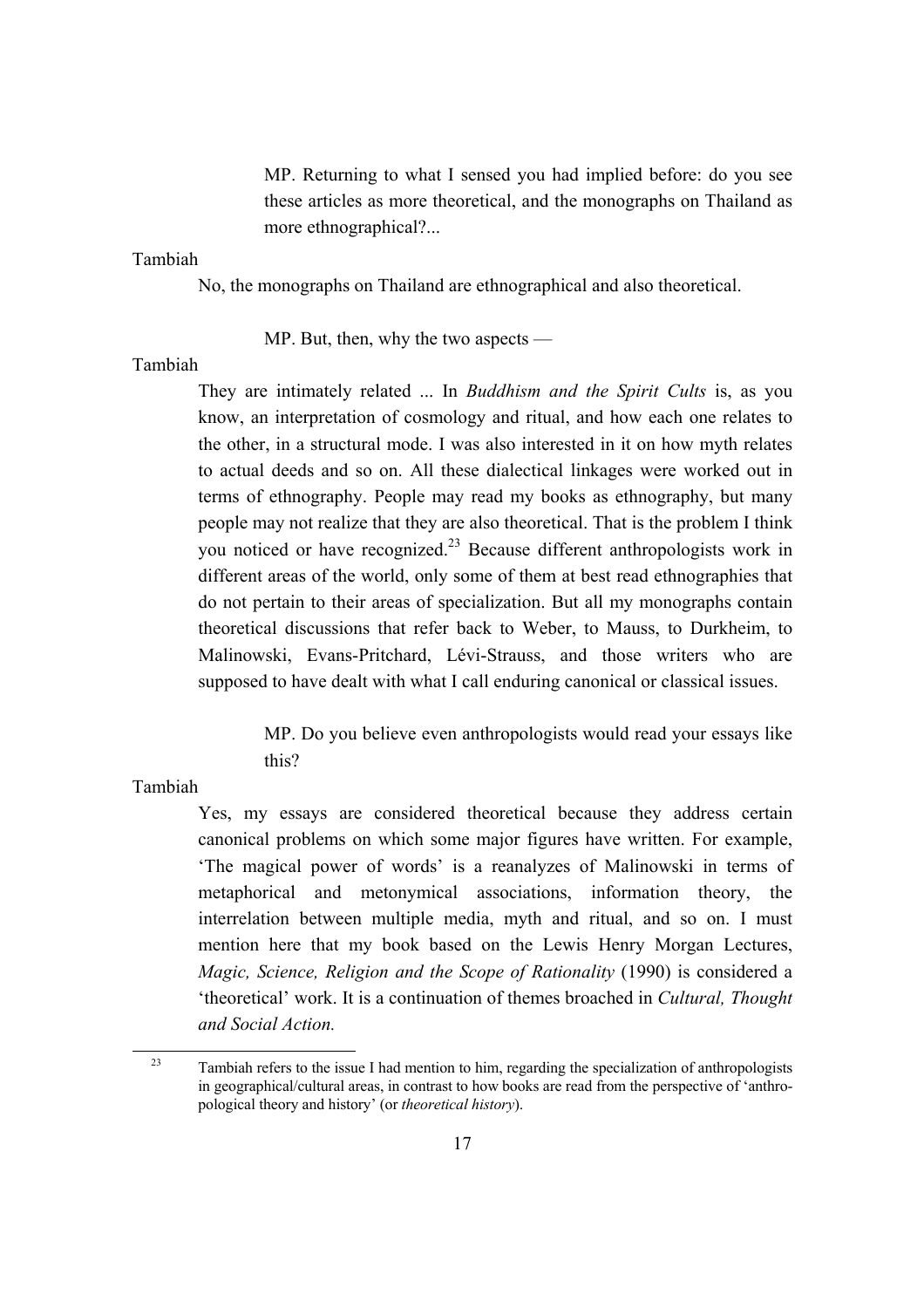MP. This is very interesting because it points to the issue of different audiences for academic books.

Tambiah

Yes, I think for the most part, many people will read a limited number of monographs, at least amongst the majority of our profession in this country. So much literature has been and is being produced, they only will read a small sample of work outside their own particular area of interest. What I am trying to point out really, Mariza, is the physical impossibility of reading everything, especially with the increased output of literature. While I'm very familiar with what is written on Southeast Asia and South Asia, I read much less of the works that relate to the Amazon, to Oceania, to New Guinea, or to China and Japan. But I've been reading texts that people that I respect recommend as significant or that receive positive reviews, or that my friends describe to me as their preoccupations in our mutual discussions... So, one picks and chooses. I think that's why, for instance, in my last monograph,  $24$  that whole discussion that appears at the end on Weber, charisma, the notion of objectification of charisma in amulets, people's participation in charisma, is not widely known outside the area of specialists. When people read the introduction in *The Social Life of Things* that Appadurai has written, they are mostly not aware that I have a discussion which centrally relates to this topic. But if I were to compress the later chapters of my book into an essay presented as self-consciously theoretical in intent and published in a journal, then people no doubt will say that it is a theoretical essay! Also, for obvious reasons of length, essays are read, but only the dedicated will plough through a long monograph.

MP. So, your discussion between myth and ritual in —

#### Tambiah

— in *Buddhism and the Spirit Cults in Northeast Thailand*.

MP. Yes, in the last chapters of that book.

# Tambiah

 $\overline{a}$ 

Yes, it too has not been taken as having general theoretical relevance to the study of myth and ritual. Because it is in a monograph and monographs are not

<span id="page-17-0"></span><sup>24</sup> Tambiah refers to *Buddhist Saints of the Forest and the Cult of Amulets*. Cambridge University Press, 1984.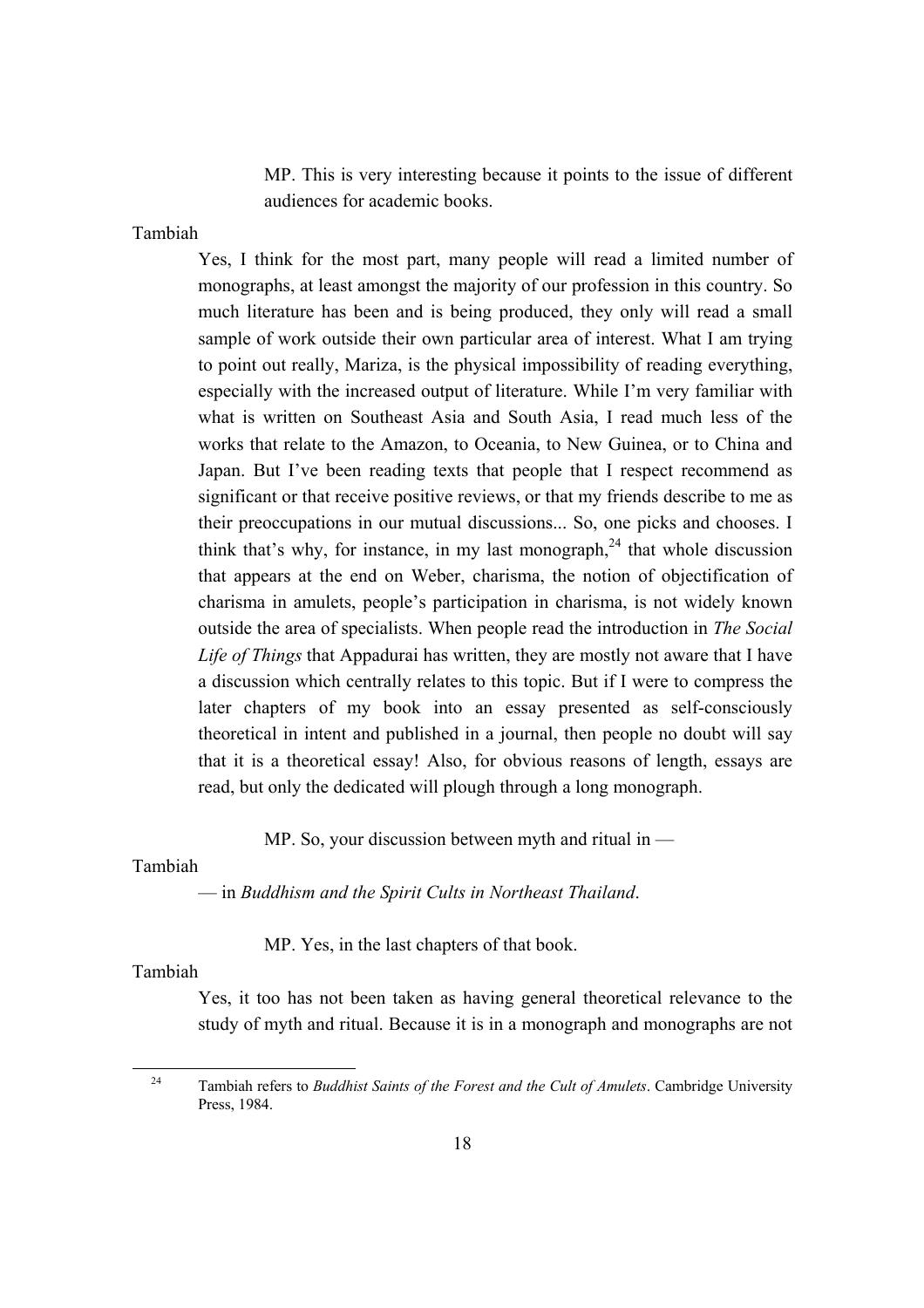expected to contain theoretical discussions of general relevance, though of course the 'area specialists' did find the text as being of absorbing interest, and as providing a plausible framework for seeing the relations between Buddhism and the spirit cults in the village arena. If I wrote it as a theoretical essay, had it printed in *Man* or *American Ethnologist*, it might have had a wider readership outside the field of Southeast Asia. However, it is gratifying to note that the discussion of a myth and ritual in *Buddhism and the Spirit Cults* was taken up by a scholar of religion, John Strong, for whom it served as a significant point of reference in his book *The Legend and Cult of Upagupta*. [25](#page-18-0)

MP. Well, you should write this 'theoretical' essay on ritual and myth.

# Tambiah

Yes, but you know, life is short, there is no time.

MP. So, let's go to ritual. In one paper I compared what you had done to ritual with what Jakobson did with aphasia, Lévi-Strauss with totemism, and Freud with dreams...

## Tambiah

That is a hell of a compliment to me!... Thank you.

MP. I believe that usually you take a phenomenon which we label in traditional ways, then dissolve it, and finally show how you can find it anywhere, anyplace. The result is that, in the process, what was an empirical object, or a class of objects, becomes an analytical approach. This is what I believe you did with ritual, among other things.

## Tambiah

As a preface to that, let me tell you that while in Cambridge I had discovered Austin by accident, and began to read him. And then I integrated my understanding of Austin in 'Form and meaning of magical acts'.<sup>26</sup> That is a personal development on my own. Leach didn't like this trend at all. I think he was critical of ordinary language philosophy as it was developed in Oxford. In

<span id="page-18-0"></span><sup>25</sup> John Strong, *The Legend and Cult of Upagupta: Sanskrit Buddhism in North India and Southeast Asia*. Princeton University Press, 1992.

<span id="page-18-1"></span><sup>26</sup> 'Form and meaning of magical acts'. In *Culture, thought and social action*, Harvard University Press, 1985.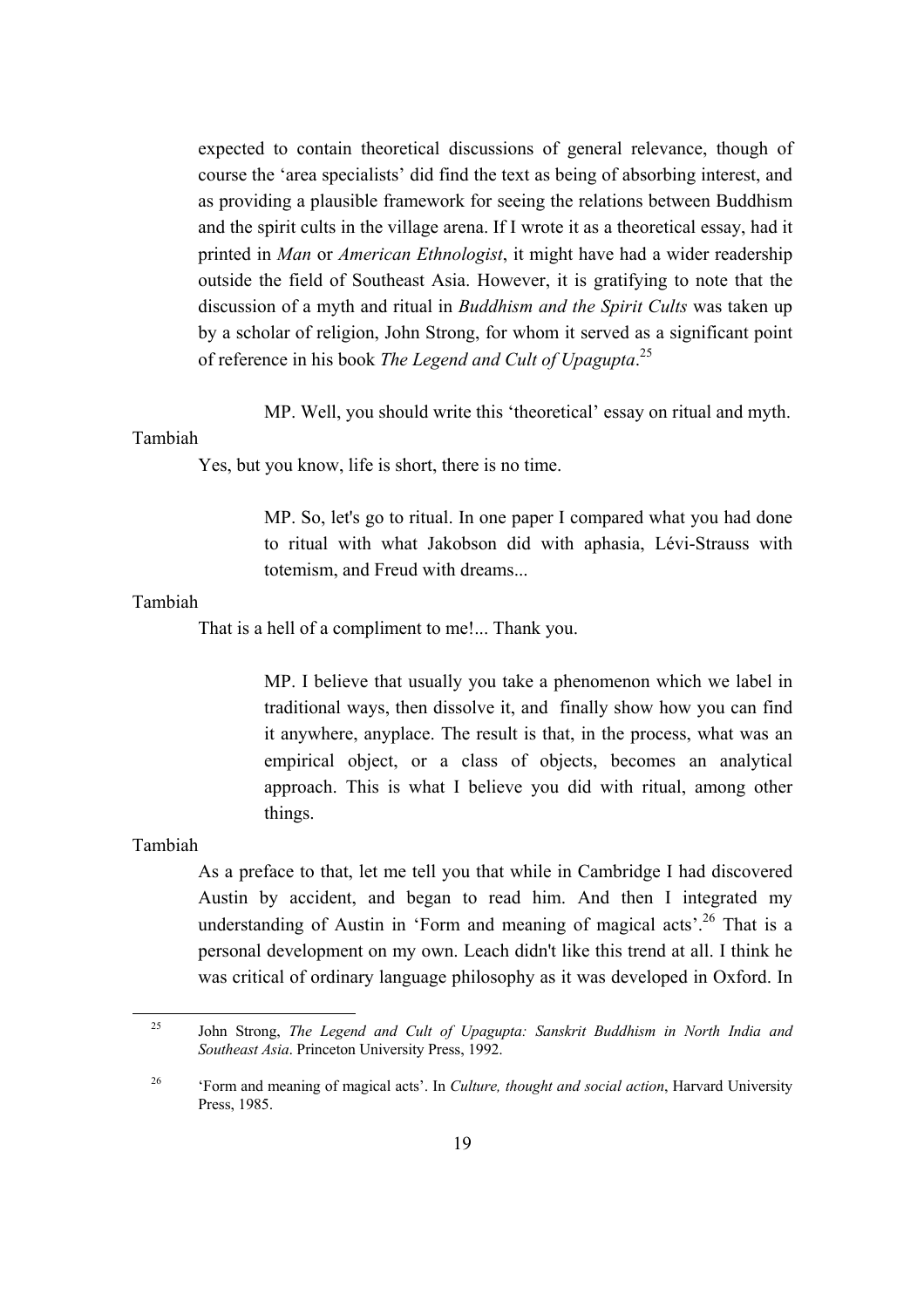this respect, he was old fashioned. I think he probably agreed with Gellner in his attack on Oxford philosophy, in *Words and Things*. I was convinced that Austin's notion of performative utterances was important. Although this may sound self promotional, I proudly claim that I was one of the first to exploit that notion in the study of ritual. My engagement with Austin occurred towards the end of my time at Cambridge. The invitation to give the Radcliffe-Brown Lecture provided the instigation to integrate and extend the notion of performative acts and the challenge to formulate something significant and innovative. Earlier on, the invitation to give the Malinowski Lecture posed for me a similar challenge and occasion. And, 'Form and meaning of magical acts', in which I first used Austin, was written for a Fershtcrift for Evans-Pritchard.

> MP. Would you consider them your privileged interlocutors? Who are they?

# Tambiah

I think quite a few. Max Weber, of course, Durkheim, Marx to a lesser extent; then Malinowski, Evans-Pritchard (the Zande book). 'Form and meaning of magical acts' is really my counter statement to E-P's understanding of Zande ritual practices. Then there are Lévi-Strauss and Leach on classification theory, liminality and topics of that sort. And the lists extends to Austin, Peirce, Foucault, Bourdieu, Bakhtin...

MP. What about Marcel Mauss and his notion of efficacy?

# Tambiah

You mean Marcel Mauss's on magic? Yes. His formulations on magic, the gift, sacrifice are important parts of our classical legacy and capital, and inescapable reference points.

MP. When did you become interested in Peirce?

# Tambiah

I became interested in Peirce at the time I went to Chicago, and others there like Mike Silverstein were also interested in Peircean semiotics. My understanding of Peirce was clarified in Chicago. So, when I wrote 'A performative approach to ritual<sup> $27$ </sup> I said to myself: 'This is an occasion for me

<span id="page-19-0"></span><sup>27</sup> In *Culture, Thought and Social Action*. Harvard University Press, 1985.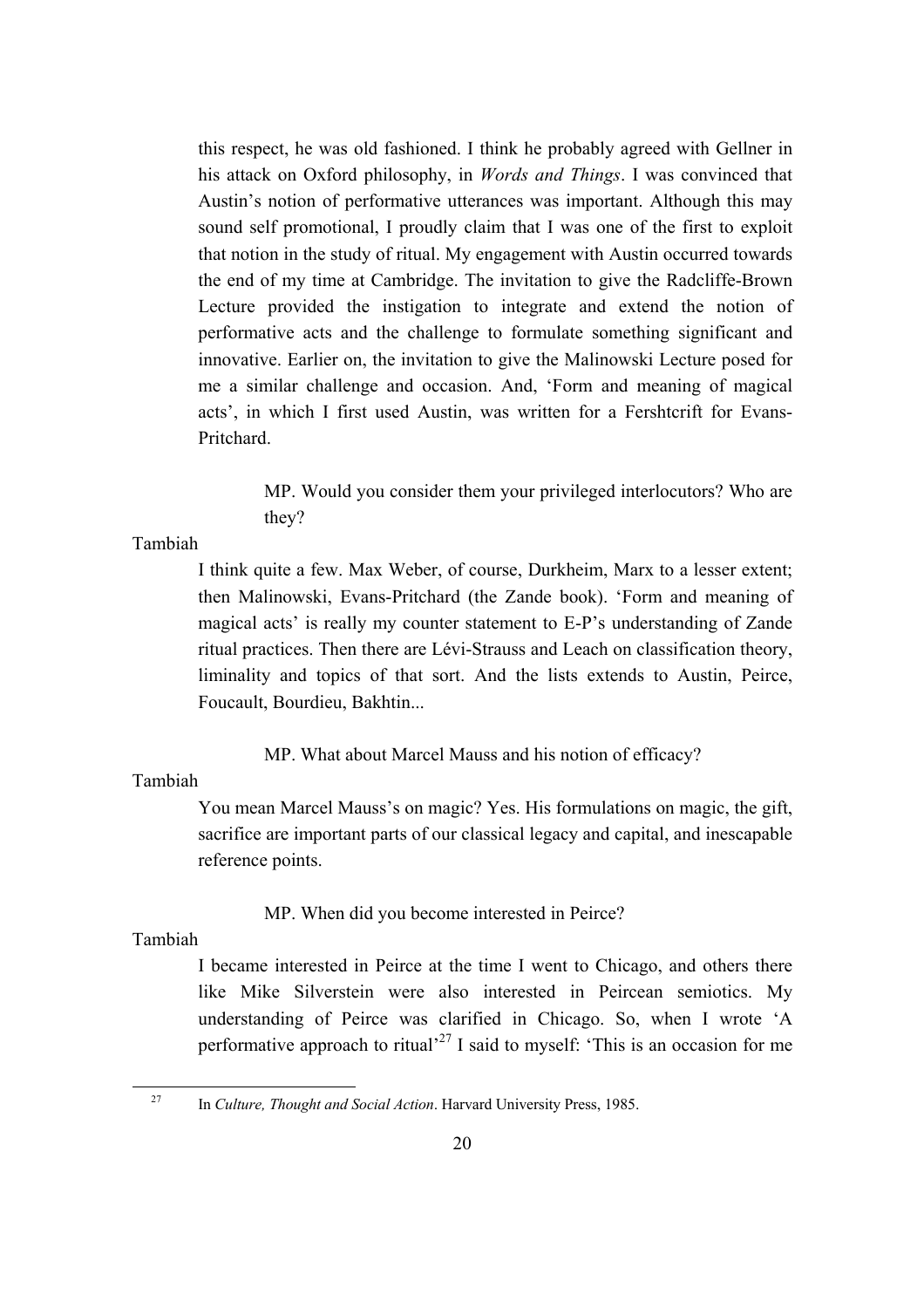to integrate different perspectives and bring them together, and demonstrate coherently that they are aspects of a common phenomenon'. Also the essay contains a somewhat hidden criticism of Victor Turner, which you also share. Remember your nice essay, which I thought of very highly.<sup>28</sup> I feel that the tripartite structure of ritual, which was van Gennep's schema which Victor Turner exploited successfully up to a point is inadequate to fully understand the dynamic recursive features of ritual, and the ways in which different multiple media and sensory modalities are interrelated. I wanted to say something different from what Victor Turner was saying; I think also that my dipping into structural linguistics, and sociolinguistics, and Chomsky, and Peirce, Langer and so on gave me some leads which posed the question of how they are to be synthesized, or at least situated.

> MP. Have you seen the article on ritual and history by John Kelly, where he portraits you as a Weberian? $2^2$

Tambiah

 $\overline{a}$ 

He kindly sent the piece to me. Kelly was a student here at Harvard as an undergraduate and he wrote his honors thesis on Weber. And I was one of his thesis advisors. While he was reading Weber, I was teaching Weber in a course, and had also cited Weber in some of my writings on Thailand. He is partly right in labeling me a Weberian, in that Weber was a significant other for me, even when I was critical of him. Kelly's portrait of me belongs to a particular phase of my biography and his at Harvard. I, in fact, recommended that he should go to Chicago to develop his academic interests. But, as my previous statements to your questions have suggested, I feel that my theoretical and substantive interests are varied. It is gratifying to me, for example, that Silverstein wrote a complimentary review of *Culture, Thought and Social Action* as a contribution to linguistic anthropology.<sup>[30](#page-20-2)</sup>

<span id="page-20-0"></span><sup>&</sup>lt;sup>28</sup> 'The symbolism of Ndembu trees', Special Paper, Harvard University, advised by Stanley Tambiah, 1977. (Translated and published in Portuguese as chapter 3 in *A Favor da Etnografia*, Editora Relume-Dumará, 1995.)

<span id="page-20-1"></span><sup>29</sup> See John Kelly and Martha Kaplan, 'History, structure, and ritual', *Annual Review of Anthropology,* vol. 19, 1990.

<span id="page-20-2"></span><sup>30</sup> Michael Silverstein, 'Review of *Culture, Thought and Social Action'*, *Contemporary Sociology*, vol. 16, n. 2, 223-224.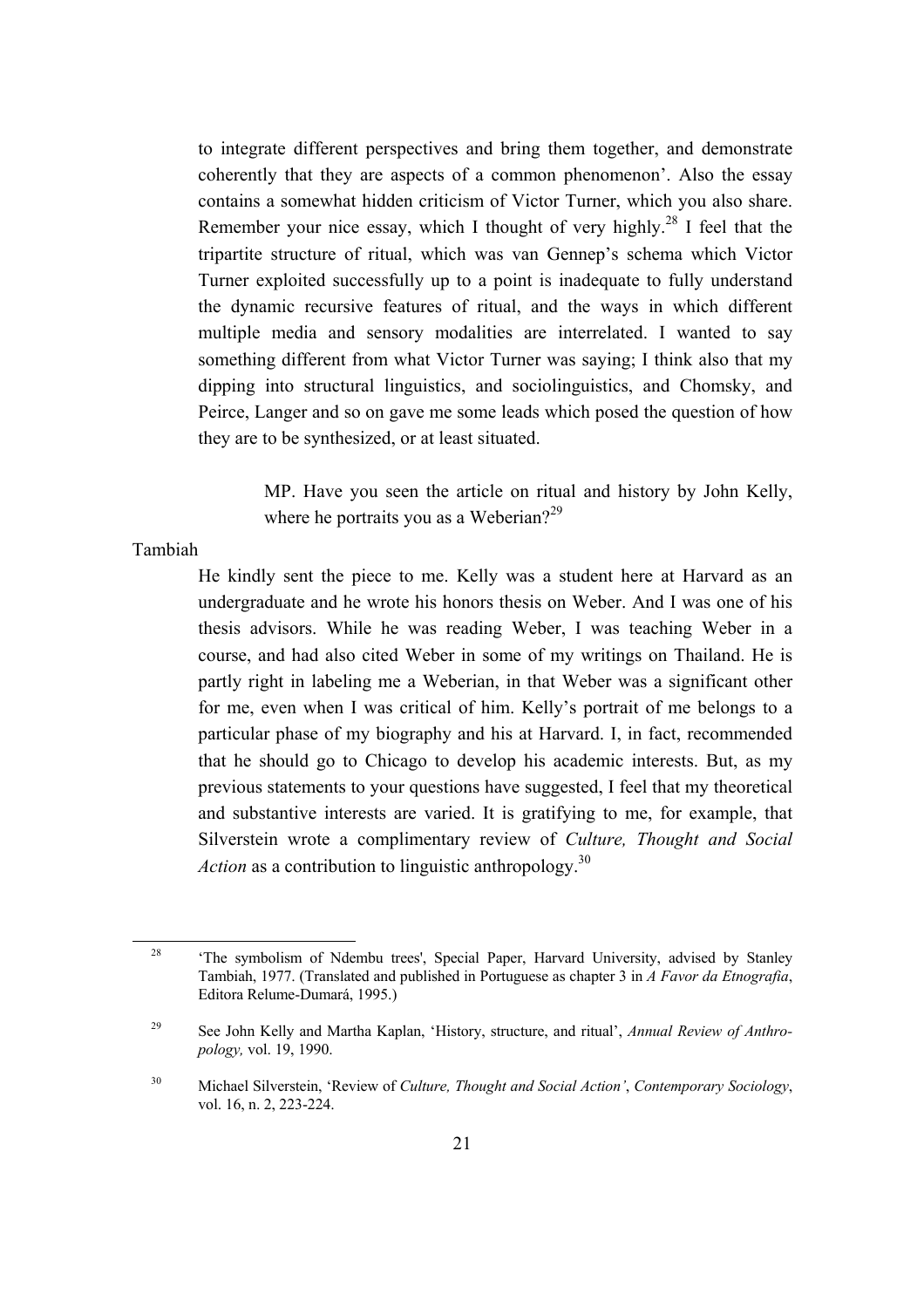MP. I would like your reaction to my feeling about your inclination to work always towards dissolving dichotomies. For instance: 'action' and 'thought', 'causality' and 'performance', 'semantics' and 'pragmatics', 'cultural account' and 'formal analysis', and so on.

# Tambiah

Well, I don't know whether I have actually achieved the dissolving of these dichotomies, but I think I have been challenged by them. There is something about my way of approaching issues which I don't consciously understand. My preference is to dialectically relate components that (some) other people separate and divide. This is true. You may be able to formulate for me this propensity that is not transparent to me. And there is another preference that is personal to me. I always like to think one has to work within the tradition in order to transform it. A lot of people say 'I'm saying something new', and 'this is really revolutionary', and these large claims to being all together innovative, abolishing the past, don't sound right to me. I myself would prefer to say that I'm thinking of how to move further, to expand existing horizons, resolve some antinomies, push back existing boundaries, and so on. I have to work from within the tradition, build on what others have said, pick out existing components and recombine and reformulate them, rather than refuse to recognize the past, and claim 'I'm saying something marvelously new'. That is my preferred way of doing things. And I react against brash and very ambitious people, who state 'This is all wrong in the past', and 'this is the new way to go, it is innovative'... Temperamentally that is not my way of pursuing things or making claims.

> MP. Interestingly, Lévi-Strauss himself said he was doing something completely new when he was also building on...

#### Tambiah

And, as you know very well, a form of creative contribution is to take a perspective, or some idea from another field, and apply it to another domain in your field, and that opens up new possibilities. That is the way in which frequently biology and physics, and other so called hard sciences, have proceeded. That is the way in our profession too; there is no *tabula rasa*. Lévi-Strauss proceeded in the same way too, when he applied in a transformative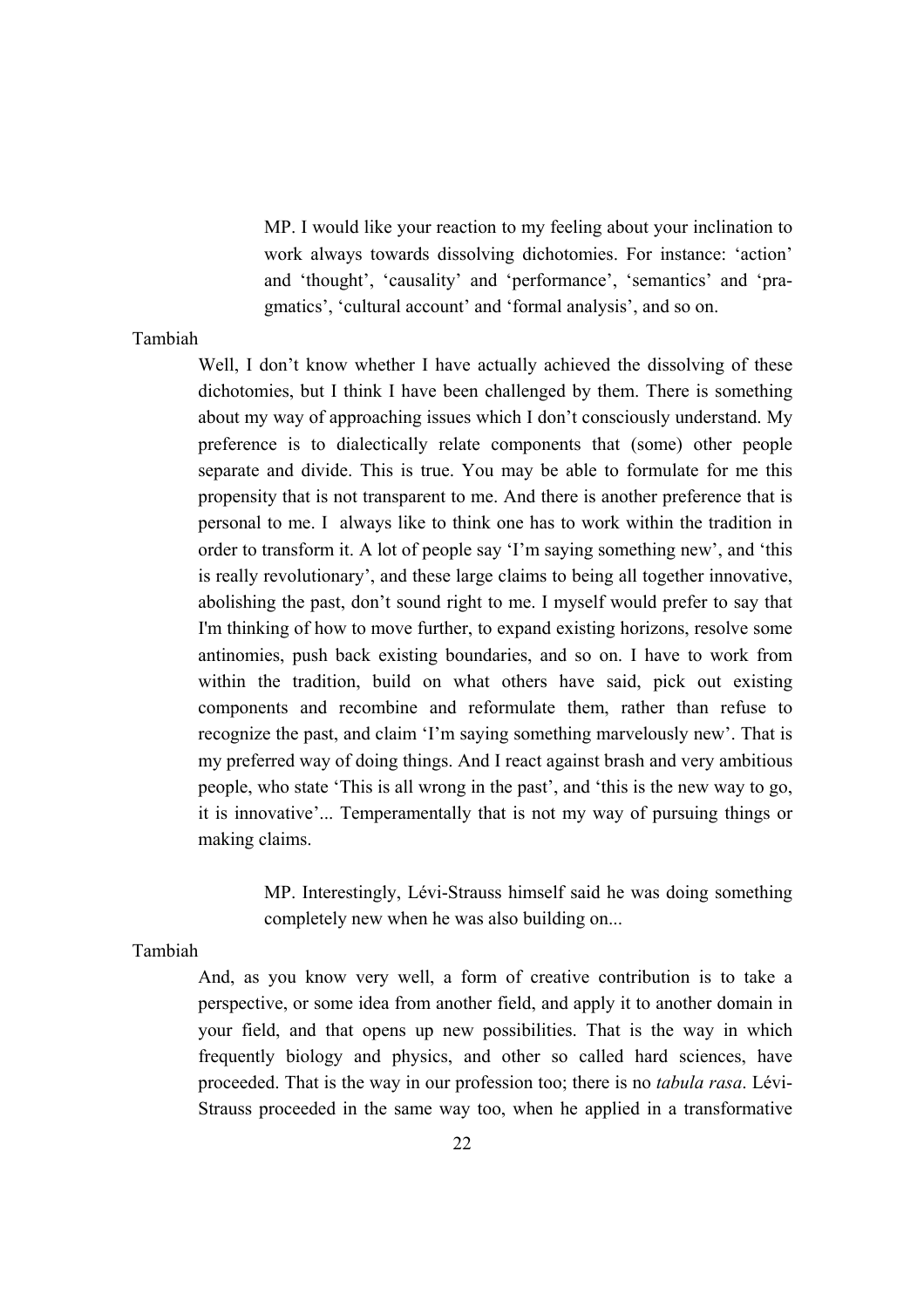way the linguistic theories of Saussure and Jakobson to mythology (and even kinship). But I think some people may have a sense of being innovators. I don't think myself as one.

> MP. Speaking of innovators, Henri Lefebvre, Lukacs and others, who were vanguard in my school days, they are all fashionable again.

## Tambiah

Yes. Recycled. Another way in which people are thought to be original is when they put new labels on old phenomena. Coining new labels is also seen as a theoretical exercise, it gives the labeler cachê. This activity again is not truly innovative, because it consists in repackaging, recycling, putting a new gloss on a known phenomenon.

You asked me, do I continue my interest in religion, ritual, politics...? My last book is concerned with politics and violence, with collective violence as a mode of conducting politics in ethnonationalist conflicts, especially in arenas where political democracy is practiced. When you read the book you'll see how my ideas on performative ritual are centrally deployed in explicating the role and patterning of collective violence in modern politics. The address I gave during the meetings of ANPOCS in Brazil was a summary of portions of my book. Since you know most of my work you will recognize that I am applying and extending my ideas to a new context so as to illuminate ethnonationalist politics and collective violence in our time.

MP. And finding new interlocutors.

# Tambiah

Actually I went back at the end of my book to reread and reconfigure Durkheim and Le Bon. But I also have conversations with scholars who proposed the notion of 'moral economy', such as E.P. Thompson, with Natalie Davis who wrote on 'Rites of violence', and subsequently with George Rudé, Jim C. Scott, and the Subaltern School of modern Indian historians. Themes and issues raised by these writers were commented upon and evaluated at the end of the book.

MP. So, again, Durkheim.

Tambiah

There is something that Durkheim wrote in *The Elementary Forms of Religious Life*, which readers have not always noticed. In the latter part of the book he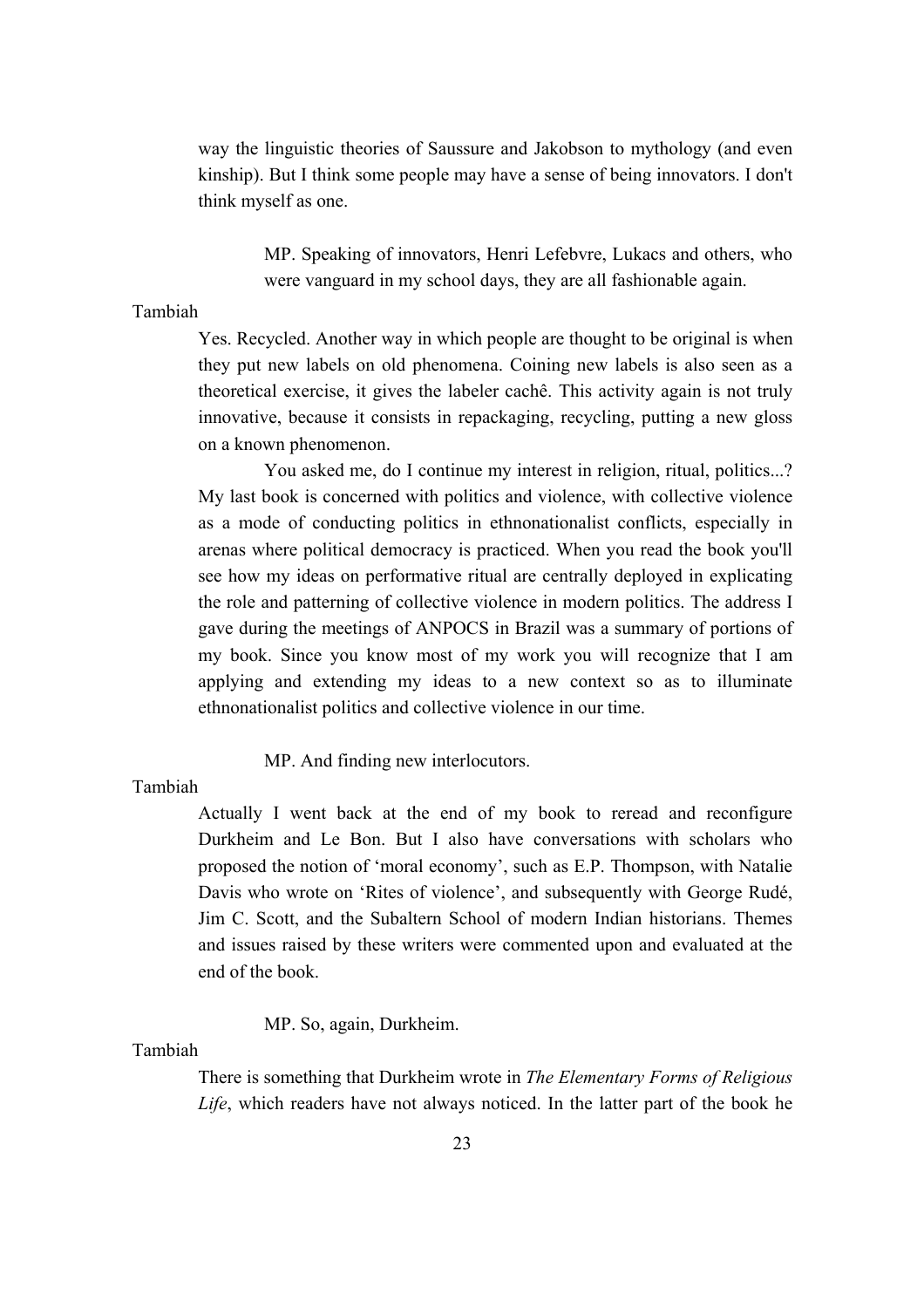submits that it is the collective participation in totemic rites that generates the euphoria and experience of religious force. Readers know about this formulation but never use or think about it. Of course, Durkheim was influenced directly by Le Bon on the crowd. Le Bon had an aversion for what happened in the French revolution, but he recognized the passions that were generated among crowds. Durkheim recognized such sentiments, but used them to say something quite different. For Le Bon political crowds generated irrational violence, but for Durkheim collectively performed rites generate positive religious forces which in fact celebrate society. I consider these two discussions, and transform them by considering communicational and intersubjective and semiotic processes that occur when crowds are mobilized for action, and how these processes might explain certain features about collective violence. Thus some classical issues opened up by Le Bon and Durkheim have been, I hope, clarified, refined and taken further.

> MP. Durkheim was poorly appropriated even by anthropologists as someone interested only in the level of 'representation'.

#### Tambiah

Yes, this is partly true, as exemplified by Lévi-Strauss on totemism. He only reads that part of Durkheim, the totemic animals and totemic objects as they relate to his own notions of classification. He is not interested in Durkheim's discussion of how totemic rites themselves generate sentiments and interpersonal fusions. Most discussions of *The Elementary Forms of Religious Life* I think ignore what Durkheim had to say on crowd effervescence, and euphoria in the course of collective rituals, in which people coming together engage in special kinds of interaction. It is interesting and relevant to consider collective violence by large crowds in two respects.

The violence is part of purposive politics, and is directed by certain interested politicians and their agents. At the same time, rioters engage in destructive arson and violence against humans, when they agglomerate and breach norms which most of them observe in their every day lives. I try to address both sides of the question. Are these riots purposive, and are they directed, and in mobilizing crowds, are certain components from public culture and public ritual used in staging processions and forming collective assemblies? At the same time, all this taken into account, yet there is always something more that happens in these crowds: the play of collective passions and the inciting role of destructive rumors, the escalating intertwining of rage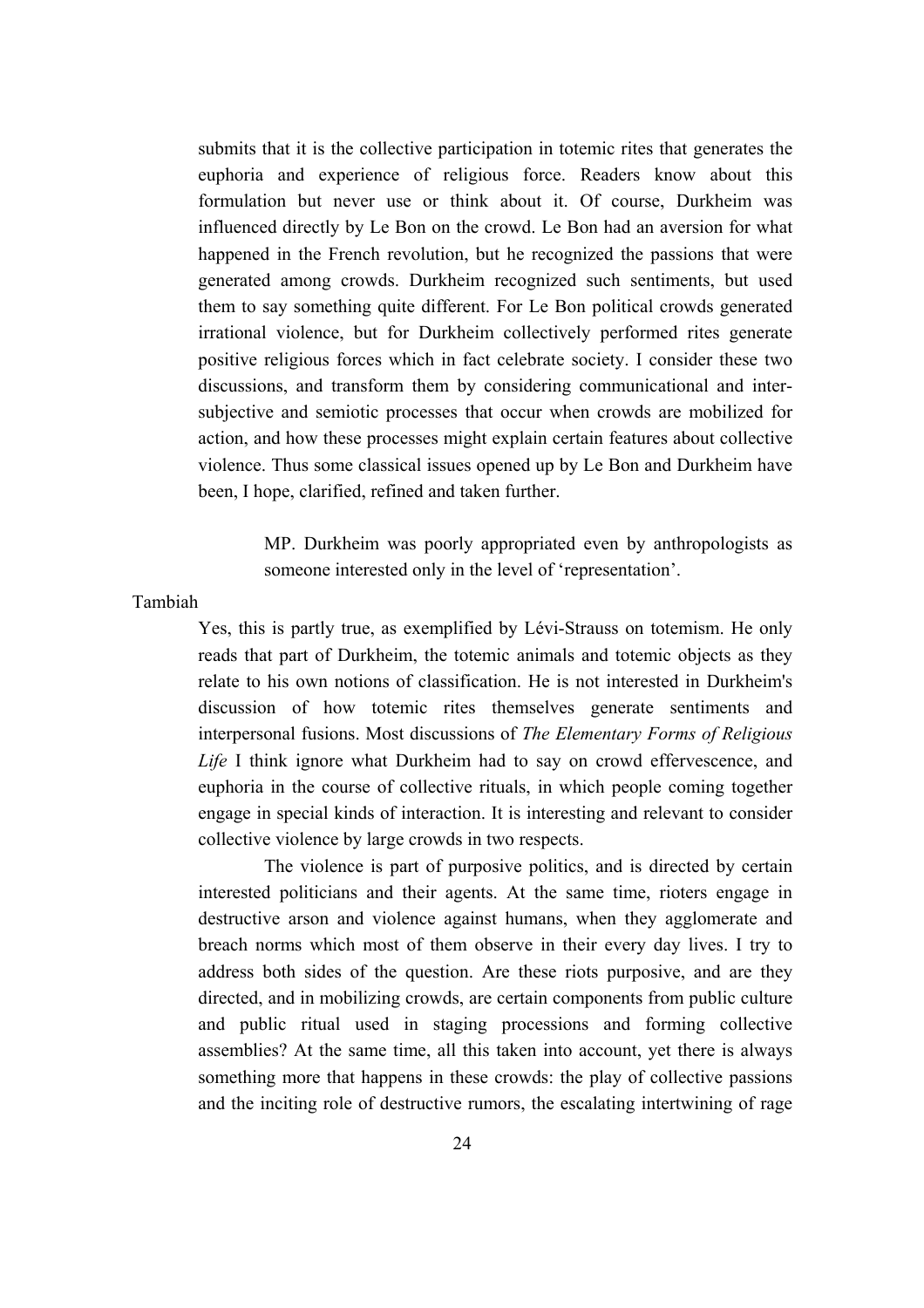and panic, all this you cannot adequately explain from the preceding things that I have talked about. There is something there that Le Bon and Durkheim, and Freud — who was also influenced by Le Bon in his 'Group psychology and the analysis of the ego' —, and Canetti in *Crowds and Power* have discussed in terms of group psychology that should be salvaged and reformulated and taken in new directions.

> MP. You must go back sometime to Brazil to finally watch a football game.

Tambiah

Well, now you know why I wanted to see a football game in Rio!... Just a few days before my visit, was it in Guatemala that a serious accident took place when many people were crushed to death?... I go with Byron Good to see American football games. I'm interested in sports for other reasons too, but the games as crowd phenomena and mass spectacles interest me. The cheering of the crowds in the stadium is fantastic. They stand up in rhythm, and engage in orchestrated movements of waves of cheering, and then shout insults of vilification at the supporters of the visiting team, the 'enemy', cursing them, and even staging fights or near-fights, and hurling the language abuse to demonize them, and so on. And who are these participants? They are drawn from a crossection of the population of Massachussetts: working class, middle class, professionals, young and old, men and women, all come together in physical contiguity in this enactment of mass culture.

\*

\*

[It follows a chitchat on riots in British football, and also during other national and international games.]

MP. May we change the topic? Let's talk about your return to Sri Lanka as a subject of research after your work in Thailand?

Tambiah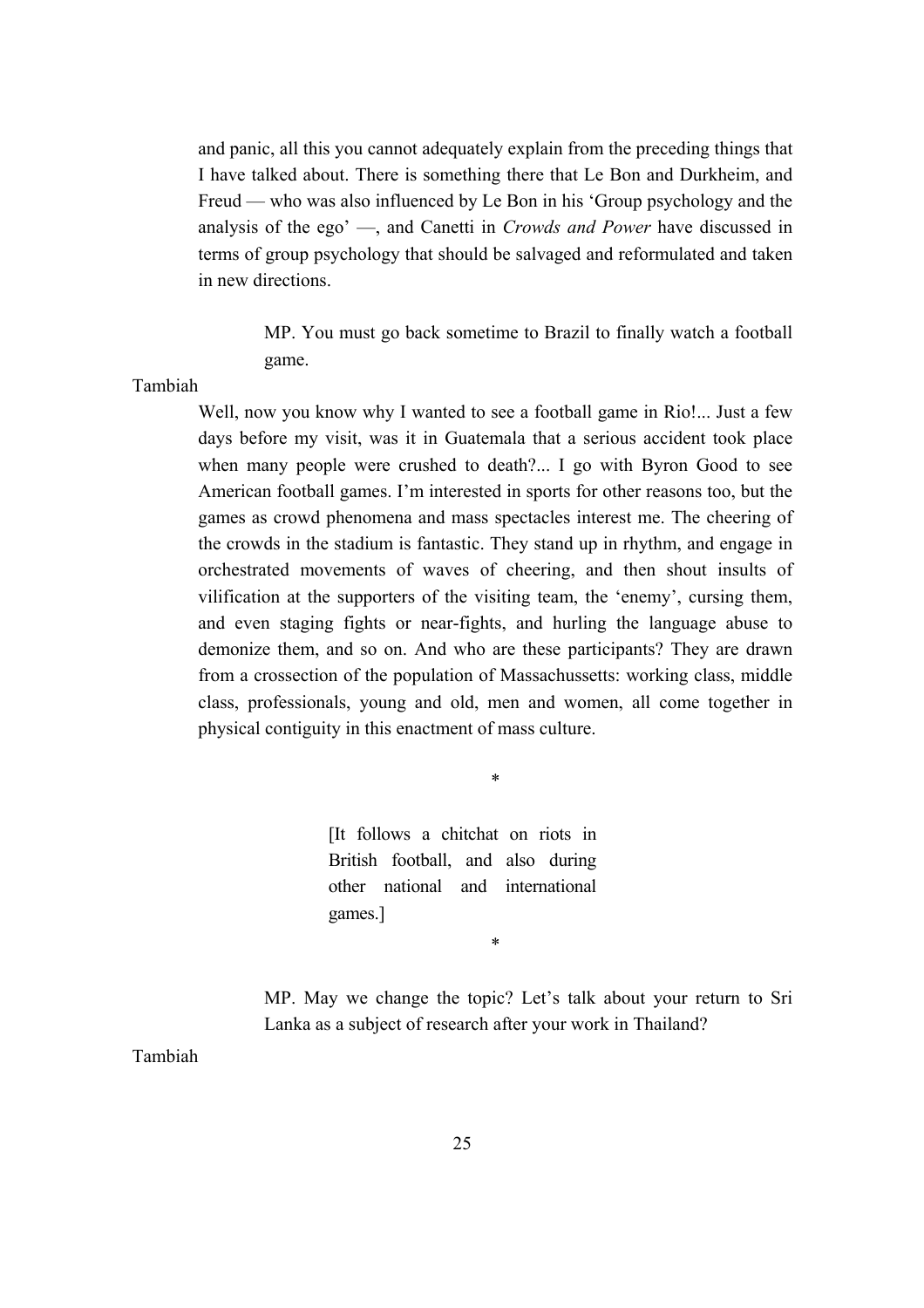The last section in *Ethnic Fratricide and the Dismantling of Democracy* contains a part of my biography which we haven't talked about.<sup>31</sup> Take a look at it; it tries to explain my return.

The riots that took place in 1983 were horrendous. Nothing on that scale had taken place in Sri Lanka before, in terms of sheer destruction of property and arson, and the purposive targeting of the Tamil minority, especially in the city of Colombo, but also in other parts of the island. Although there have been periodic riots since 1956, they were much smaller in scale, but this time it was really a big bang. I was at that time outside of Sri Lanka. But when I heard about it, it really pained me a great deal, and caused a sort of trauma. I am a member of that victimized minority community. And the people most affected in Colombo were a spectrum of middle-class, established members of the elite, businessmen and so on, who had no idea that this could happen to them. It was a kind of pogrom, a purposive and direct attempt to do damage to a certain population. Some politicians and agents of the state were also involved, and colluded in this work of destruction. And although I had left Sri Lank, I always carry the recognition that I'm Sri Lankan, and a strong part of my persona is that I am simultaneously of Tamil origin... But this event fractured two halves of my identity as a Sri Lankan and as a Tamil. (I also of course have a transnational identity by virtue of living and working abroad and certain other identities as well.) To return to my narrative, *Ethnic Fratricide* was written so as to find my way out of a depression and to cope with a personal need to make some sense of that tragedy, which was the beginning of worse things to come.

MP. Do you have relatives there?

Tambiah

An older brother, who is a doctor, lives in Colombo and his house was attacked but no one was injured. Other members of my family were not injured in Colombo. One sister lived in a suburban settlement which was half Sinhalese, half Tamil in composition. Fortunately my sister's home, which stood side by side with a Sinhalese one, was spared, because the Sinhalese lady owner came over and told the rioters to keep out. But my sister had to evacuate her house temporarily, and together with her daughter and granddaughter seek safety in a

<span id="page-25-0"></span><sup>&</sup>lt;sup>31</sup> See the Epilogue of *Ethnic Fratricide...*, where Tambiah places his biography in the context of the contradictions and ambivalences present in the careers of two illustrious Sri Lanka's prime ministers, the two 'founding fathers of the new nation state'.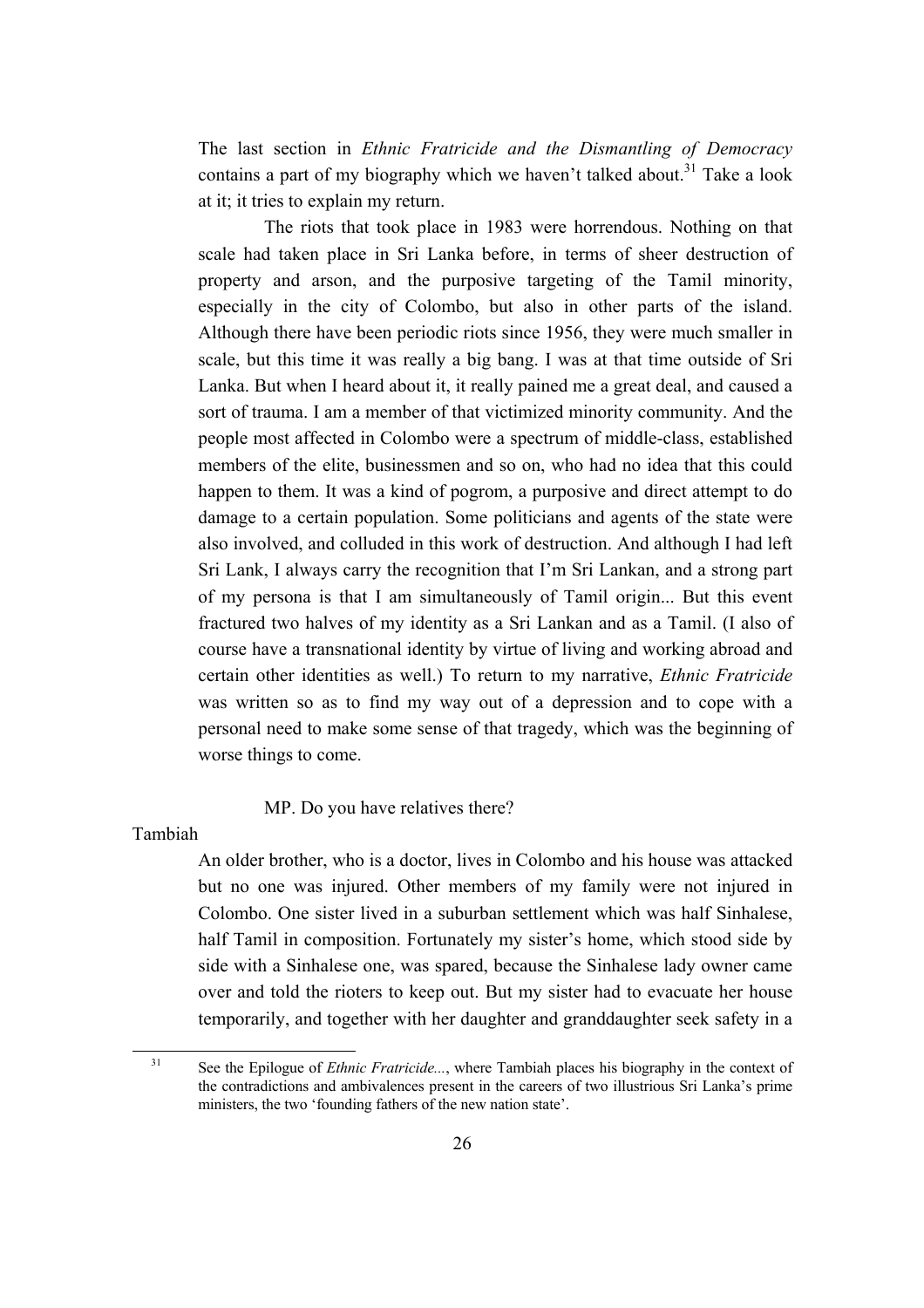refugee camp. There were many Tamil people whose homes were burned and businesses destroyed and who were displaced by the thousands. The riots were mounted primarily to erase what the majority perceived to be the disproportionate advantages enjoyed by the Tamil minority.

I started *Ethnic Fratricide and the Dismantling of Democracy* in order to examine the genesis and course of the violence, and I used available materials to reconstruct the political dynamics. The subsequent *Buddhism Betrayed?* is a continuation of that topic, but it was motivated by more remote issues. People kept asking me: if Buddhism advocates non-violence, why are Buddhists in Sri Lanka engaged in violence? That's why I started to write the second book to try to explain the participation of Buddhist monks and Buddhist leaders in 'political Buddhism'. It is not a book in favor with the Sinhalese majority in Sri Lanka. It has been banned. Of course, many of them (there are significant exceptions) think of it as in some ways tendentious. But that inevitably would be the case if one wants to comment on contemporary politics and one has a political position... I see that development as part of a modern discourse; one opens oneself to both criticisms and accolades. I don't mind that; what I do mind is that there is a group of leading activist monks, and leading activist 'intellectuals' who have clamored to ban the book by vilifying it as 'an attack on the Buddha and on Buddhism'. It is *not* an attack on the Buddha or on Buddhism, it is my attempt to characterize the way in which Buddhism has historically unfolded in Sri Lanka. They have accused me of being an agent of the LTTE. This is the part one regrets. Most of my accusers have not even read the book! In Sri Lanka it became a pawn in local right wing politics with neo-fascist tendencies.

# MP. And *Leveling Crowds*, the third book, is a continuation?...

Tambiah

A continuation but also an extension that includes events happening in India, Pakistan and Sri Lanka. It examines the issues, and the convergences and differences surrounding ethnonationalist conflicts and also focuses on the implications of using violence as a mode of conducting democratic politics. I hope Sri Lankans will understand that I am not saying that ethnonationalist politics is peculiar to Sinhalese Buddhist nationalism or Tamil nationalism. I have been trying to cast ethnonationalist conflicts in more general terms, and to explain what ethnonationalistic movements are about and what kind of politics they develop. There are certain ways in which majority and minority relations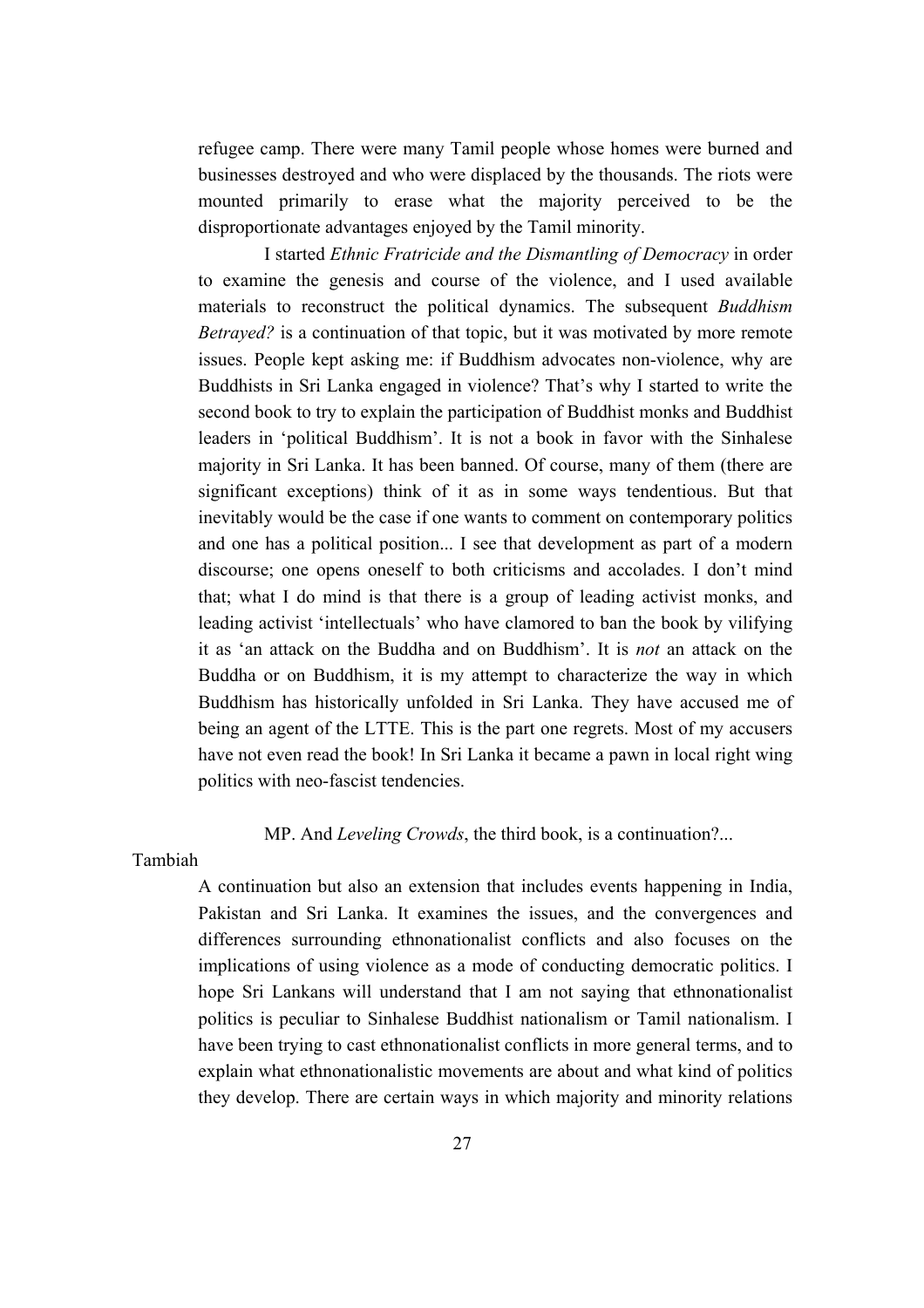develop and crystallize. And you are unlucky if you find yourself among the minority.

\*

MP. Marcio Goldman is curious to know your reaction to the different locations of anthropology: in 'central' and, let us say, 'peripheral', 'from the edge' places. In my own phrasing: is it worthwhile to be an anthropologist outside the mainstream?

Tambiah

I think so, because one thing that certainly the Subaltern school in India — the ideas of subaltern historians also inform some of the anthropologists' writings as well — is certainly effectively and with originality writing about colonialism and postcolonial developments in a mode that challenges the primacy of a certain kind of a colonialist orientalist perspective. They are trying to read events that happened in British India in terms of the subaltern agenda, which contests the official British version of colonial history.

MP. They are quite influenced by Gramsci.

# Tambiah

Yes, by Gramsci, perhaps Foucault, and by 'the moral economy' thesis. In fact my book [*Leveling Crowds*] indicates the intellectual genealogy of their writings such as E.P. Thompson's seminal essay on the moral economy of riots in England in the 18th century, and Jim Scott's application of it to Asia in *The Moral Economy of the Peasants* (1976). Some historians have characterized certain peasant movements under colonialism as legitimate resistance, which is not the interpretation given in the official literature.

So I see Brazil being a large and socially and geographically differentiated country with a colonial past as a site for — that is why I was fascinated by what you people were trying to tell me —conducting its own complex internal dialogues, and contestations, about a number of issues relating to nation state making, cultural and social pluralism, 'ethnicity', 'race' and stratification, identity and so on, which will have relevance not only for the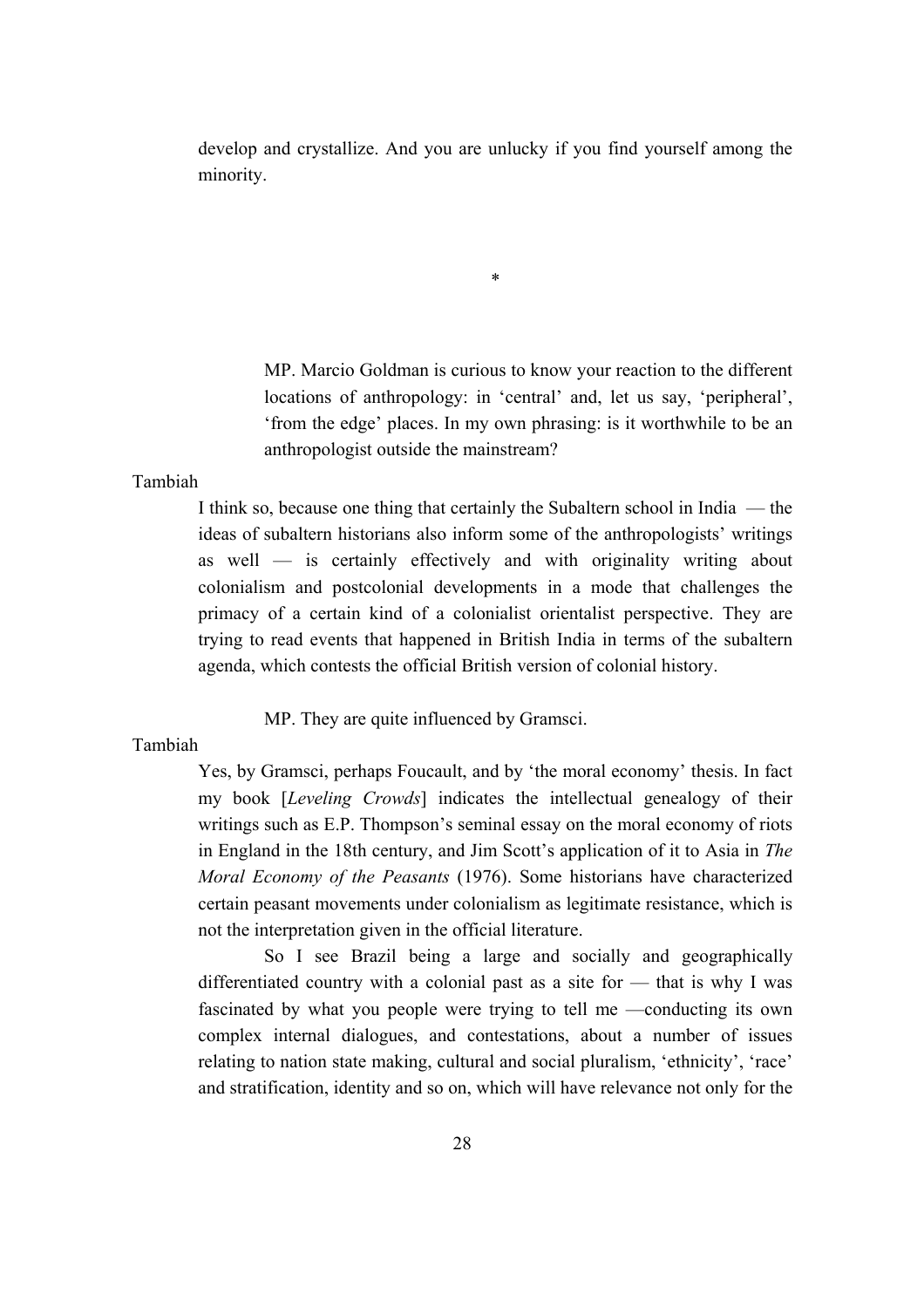West but for Asia as well. You yourself were prescient when you wrote a comparison of intellectuals and intellectual traditions in Brazil and India.

> MP. You mentioned that after your visit you understood better the circumstances of our location.

# Tambiah

Brazil seems to have certain interesting singularities. From one point of view, it is part of a triangular relationship: Brazil is in a relation to the United States, and in a second relation to Europe, and that triangulation gives you a particular vantage point to engage in a dialogue with the metropolitan centers. In that sense you are a third different component to this dialogue. And then within Latin America, you are differentiated from other countries, because you alone are primarily Portuguese speaking, and a great amount of your literature is in Portuguese and addresses a local intelligentsia. There are important dialogues in your language within your own country, which is to me a very special situation.

MP. That is the nice part.

Tambiah

So, Brazil I think, again, constitutes a seed bed and a site from which something important and different can be and is being said. Take the case of Thailand. When I went there in the early 60's, it had a very small number of people who knew English and other European languages. Increasingly since the 1960's and the 70's, an enormous number of scholars were sent abroad for higher education, and also US universities conducted teacher training and university programs in Thailand itself. Now there is a fairly large and growing autonomous intelligentsia in Thailand in universities and the professors, who are fully cognizant of the Western sources and forms of knowledge, they are also generating their own subaltern critical literature. Of course there are also western scholars who have espoused the notion of resistance. A bottom up perspective in contrast to a top down perspective can enable the mounting of resistance to political authoritarianism in Thailand. The so-called transition to democracy is a continuing problem in Thailand as it is in Brazil. In Thailand, authoritarianism is well entrenched, and there is an attempt to make a transition to full democracy, and the student movement, democracy movements, and uprisings are a form of resistance to authoritarian power. These political trends are also producing a rethinking about the way the traditional past is to be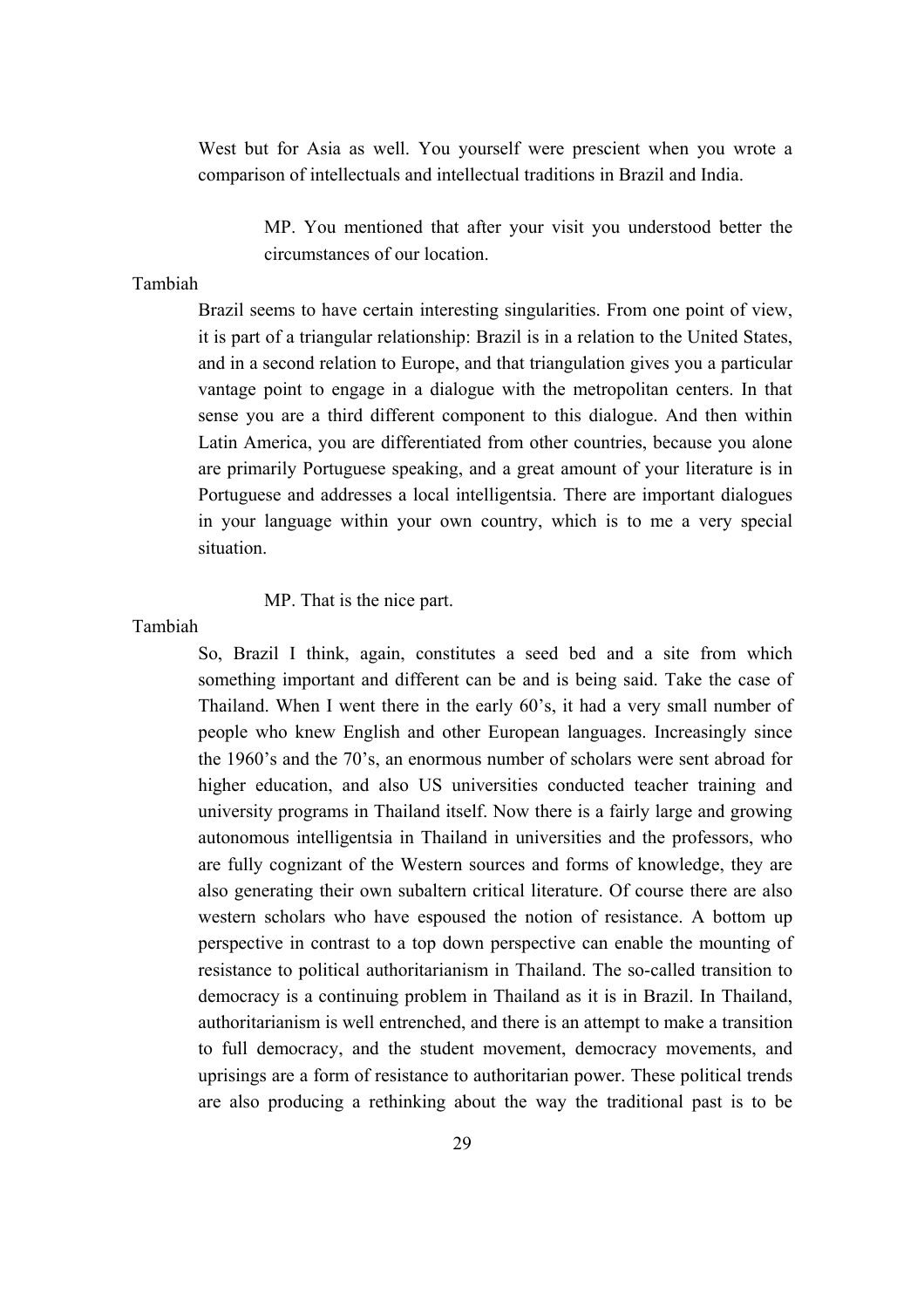conceived, especially as regards political upheavals in the nineteenth century. The orthodox master narrative about Thailand is that it is the Chakkri monarchy that modernized from the 19th century onwards. The nation state project was not exactly smooth as different segments of the population in the north, northeast and the south were coercively integrated by the bureaucracy and armed forces. But the new intellectuals, historians, and social scientists of today are depicting the reactions and resistances of local peoples to this centralizing process. I think that from the so-called periphery and third world countries you are going to have an increasing number of similar intellectual productions which will differ from these crafted by some of the older metropolitan intellectuals.

MP. In this respect, how do you evaluate your own work in Thailand?

#### Tambiah

*World Conqueror and World Renouncer* (1976) is in a sense a narrative about Thailand's nationalization and nation-making processes, and it narrates developments up to the early seventies, just before the student rebellion broke out in 1973. That work on Thailand does not deal with recent political happenings, and there has been no direct attack on it by Thai intellectuals. There has been interest in my notion of a transition from a 'galactic polity' to a 'radial polity'. My second book on the Buddhist monks and the cult of amulets and how that interacts with the political processes speaks to a modern interest, and it has had again an appreciated impact.<sup>32</sup> I have not produced any significant work on Thailand pertaining to events in the late 80s and nineties. But I did begin a study in the 80s of 5 *wats* (temple complexes) in Bangkok, and perhaps even more interesting for me, a study of Bangkok's largest squatter settlement called Klong Toei, which remains to be completed. It was because of this interest that I was keen to visit some favelas in Rio.

I began to document the forms of life being established in Klong Toei. The attitude of the state and city authorities toward the dwellers is one of studied neglect on the ground that they are criminals, drug dealers and prostitutes. While some of them may be so involved, many of them are workers in the construction industry or engaged in loading and transport work in the

<span id="page-29-0"></span><sup>32</sup> *The Buddhist Saints of the Forest and the Cult of Amulets* (1984) has been a primary point of reference for a subsequent study by J.L. Taylor, *Forest Monks and the Nation State: an Anthropological and Historical Study in Northeastern Thailand*. Singapore: Institue for Southeast Asian Studies, 1993.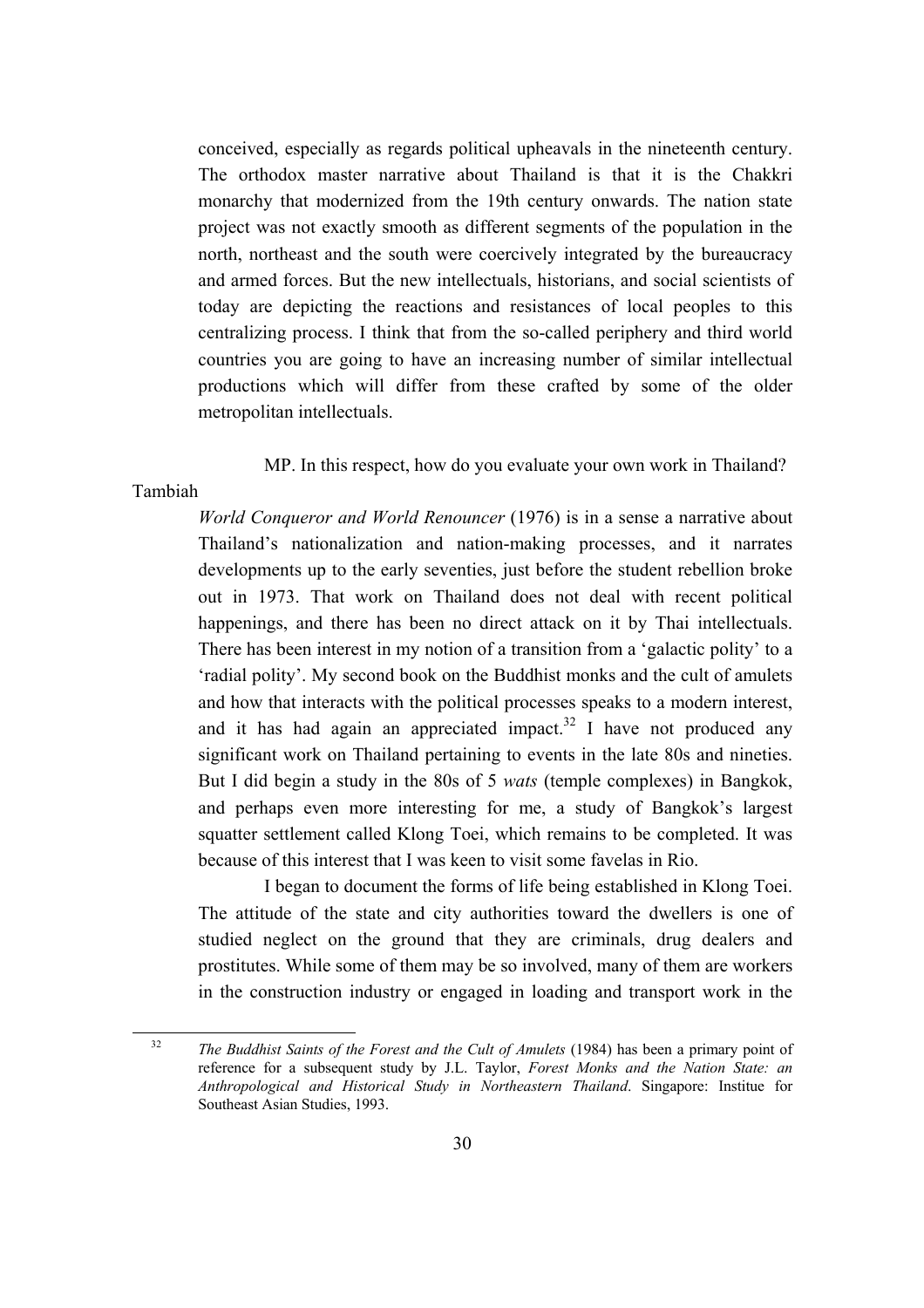port, or, especially the women, employed in sweated industries, in food packing etc. In other words, these people participate in Bangkok's economy as semi-skilled and skilled workers. My intention is to describe these positive features, and also investigate how they are coping with the existential problems and tasks they face in a harsh urban environment, how they are continuing as well as transforming the social practices and ritual cults and other social capital with which they came from the rural areas. I have already discovered some interesting aspects of a colorful social life. One is the importance of body tattooing for members of youth gangs for purposes of physical protection against accidents and against injury in fights between rival gangs. Each gang has its distinctive tattoo design devised by its tattoo master, who ritually transmits invulnerability through the tatoo inscription. (As you can imagine, this cult is a variant of the cult of amulets which I have described earlier in a different context!)

Another interesting activity is the flourishing of Thai style boxing schools in the slum. Thai boxing is a national sport, and the majority of the boxers emerge from the slums. For the youth it is a path to fame and money through the cultivation of this kind of athletic prowess. Such careers are actually of brief duration, but boxing is the focus of intense addictive betting and gambling, which thrives in the atmosphere of uncertain poverty spiced by the luck of windfall fortunes. Gilberto Velho told me how much he has been working in urban anthropology. Well, the study of Bangkok's largest squatter settlement will, if completed, be my contribution to that same field. There is, however, another study I have completed but which I have not written up yet, a study of five *wats* situated in different localities of Bangkok.

# MP. Is there a difference between *wats* and *pagodas*?

Tambiah

In Thailand the word *wat* refers to a Buddhist temple and monastery complex. (The word *pagoda* refers to a temple in the form of a many storeyed tapering tower: it is not a Thai word.) One *wat* is located in an affluent middle and upper middle class section, the second in a suburban working and lower middle class section, the third at the edge of Klong Toei slum, the fourth in the main governmental administrative quarter, and the fifth in Bangkok's commercial 'Chinatown'. Each *wat* thus caters to a different segment of Bangkok's urban population, and together they serve as multiple windows opening onto the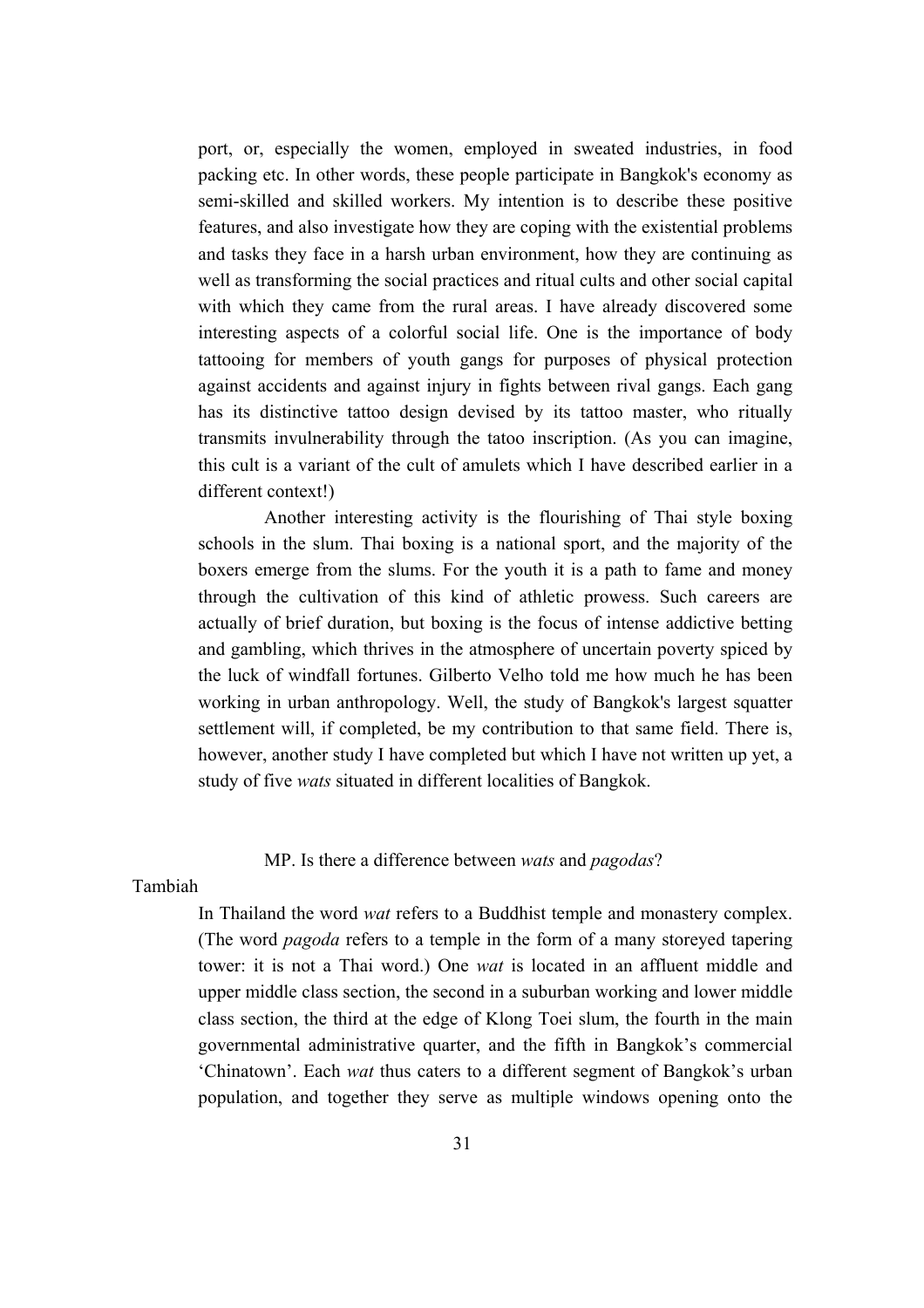city's religious and social life. Actually, my interest in Bangkok's urban *wats* began at the time I was doing the work for *World Conqueror and World Renouncer*. These studies of urban life in metropolitan Bangkok — the large shanty settlement, the five different *wats* — are ethnographic studies of local forms of life, but they are connected to the larger issue of globalism, and the distinctive outcomes of the interaction between global influences and local forms of life.

> MP. Would you expand this idea about anthropological approaches to global influences and local forms of life?...

#### Tambiah

I think that the strength of the anthropological method lies in seeing how global and metropolitan forces are refracted through local forms of life, and how local forms in turn adapt them to their purposes and creatively generate their distinctive patterns. I have so far not yet begun to consider such phenomena as transnational processes and diaspora populations. It seems to me that many of the so-called post-modern treatments of transnational processes are ethnographically superficial and sparse, because they skim over vast distances and many sites without vertically cutting deep into the life forms operating at local and regional levels. In a way, in my last book I tried to incorporate some features of postmodern contributions, especially the notion of narrative and the multiplicity of voices and perspectives that lead to open outcomes rather than closure. At the same time I have tried to write my text in a direct and simple language so that a wider readership than anthropologists can understand it. One of the failings of postmodern prose is that it indulges in opaque jargon and buzzwords and cultic, formulaic expressions. Fashion words serve as a substitute for communicable ideas. It should be our aim to express ideas in simple language, a language that does not defeat the purpose of communication. Moreover, it is a misconception to think that authors like Foucault, Bakhtin and others are prophets and exemplars of postmodernism. They are important to all of us moderns.

> MP. There is something odd in the fact that when American anthropologists bring the discipline home, anthropology disappears.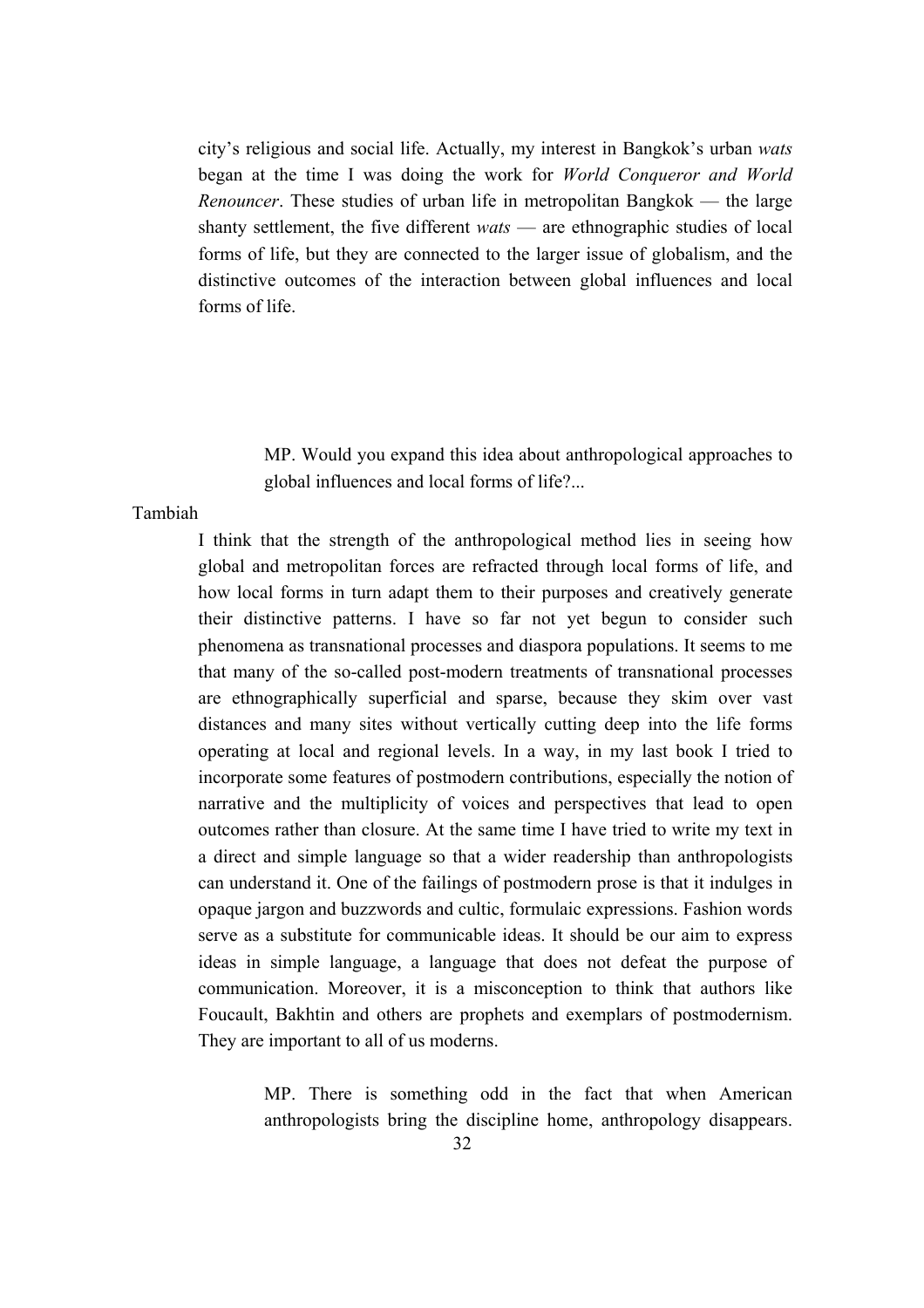At least in one strong sense, 'cultural studies' seem to represent an effort to empty anthropology from whatever vestiges of exoticism.

#### Tambiah

The postmodern questioning of the authorial power and objectivity, of the asymmetrical power relation between anthropologist and the indigenous 'other', and its highlighting the activity of negotiated understandings between anthropologist and informants have tended to destabilize, even subvert, anthropological writing, especially in the United States. My own view is that anthropologists should ponder these concerns, digest the criticisms, and then get on with their anthropological fieldwork and writing, which should creatively incorporate the postmodern concerns but also hold fast to the view that forms of life can be documented and that the circumstances and contexts of information gathering and authorial representation be a part of the text. It would be a mistake to dissolve anthropology as a discipline, or to reduce it to highly personalized narcissistic amounts of egotistic encounters which highlights the neurotic preoccupations of an invasive outsider rather than the richness of the forms of life of other societies, knowledge of which will deepen and illuminate our own lives and societies. This is the reason and justification for the practice of anthropology.

MP. Thank you, Tambi.